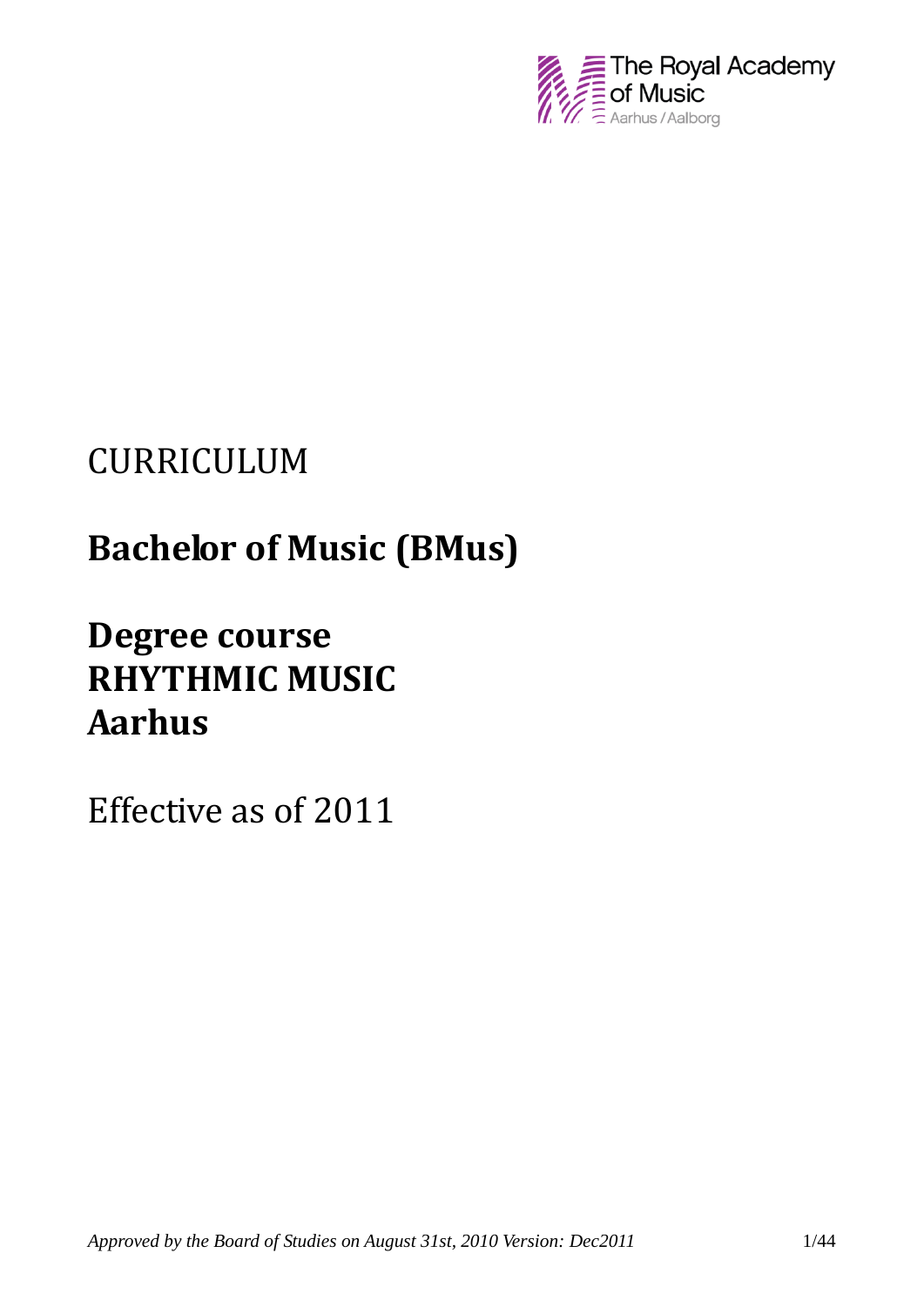

# Content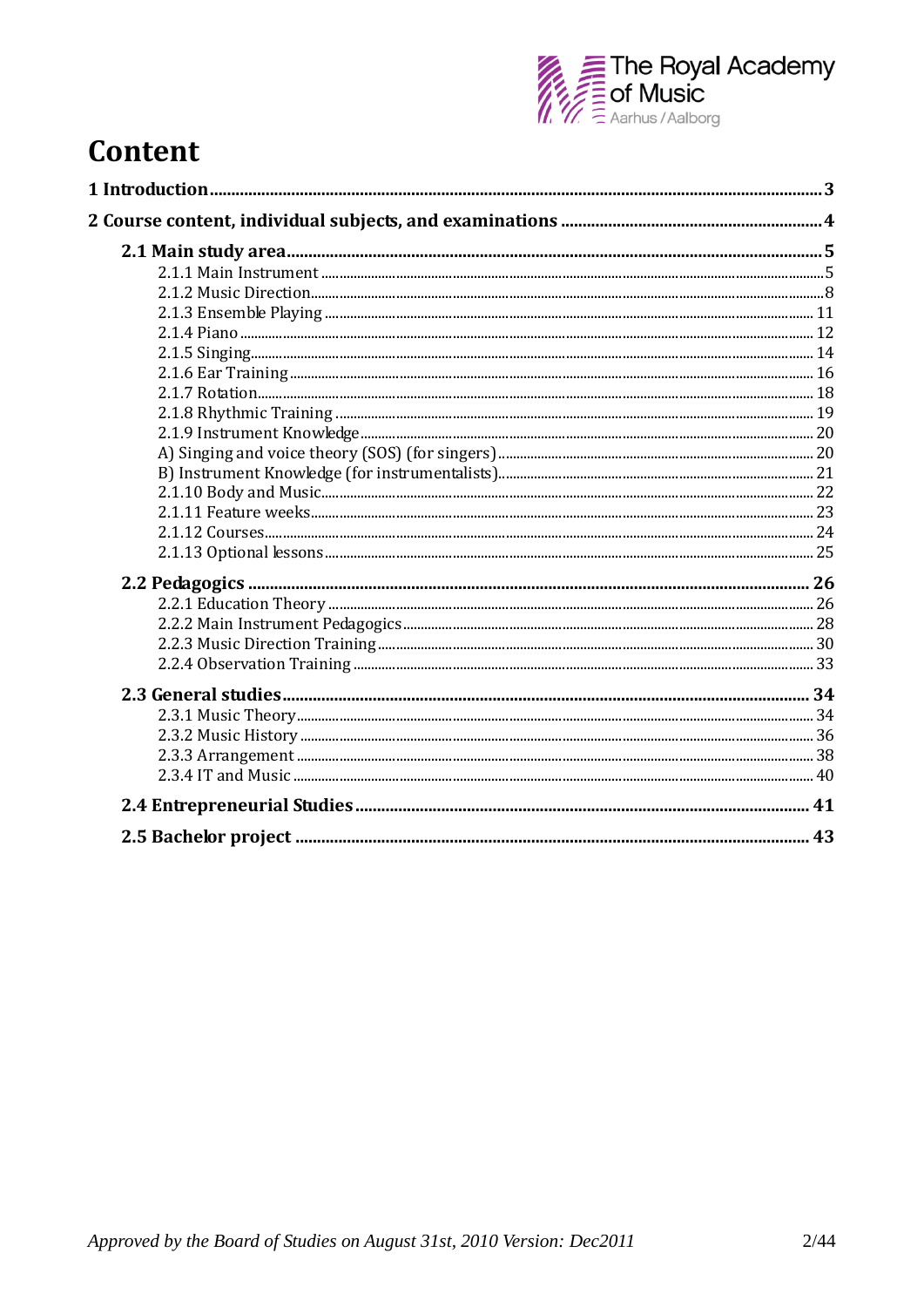

# **1 Introduction**

#### **Content and opportunities**

The BMus (Rhythmic Music) degree course is a 3-year course in which students acquire the knowledge, skills, and qualifications to become rhythmic musicians/singers and teachers. The course is based at the Aarhus department and offers a broad palette of tuition and inspiration in the form of subjects, projects, concerts, courses, study trips, and much more. All of these help students develop their musical and artistic personalities without forgetting the allimportant aspect: to be able to work with others in a creative and dynamic manner. There is also a wealth of alternative opportunities for students, not least in the form of cooperation across degree courses and genres since the Academy offers various degree courses within classical, electronic, rhythmic, and global music as well as "Singing, Dancing, and Playing" (SDS). Students are encouraged to avail themselves of these options and to make use of the international openings offered by exchanges and study trips.

#### **The course structure**

The primary focus early in the course is students' own instrumental/singing skills. Later in the course, emphasis is also placed on communicating music, in practice and theoretically. The bachelor of rhythmic music degree course concludes with a student-defined bachelor project which is based on their interests and needs and also constitutes their specialisation in the rhythmic music field.

Throughout the course, emphasis is placed on the individual student's creative and independent development as a musician, an artist, and a communicator.

#### **The course subjects are divided into the following fields:**

• Main study area:

Subjects where the student is a performer as well as subjects that support this aspect: Main Instrument, Ensemble Playing, Music Direction, Piano, Singing, Ear Training, Rotation, Rhythmic Training, Instrument Knowledge, and Body and Music. Plus a series of projects (from small group activities to major shows), tours, feature weeks, access to sound studios, courses, and optional lessons.

• Pedagogical subjects: Subjects where the student communicates and teaches as well as subjects that support this aspect.

Main Instrument and Music Direction Training plus Education Theory.

- General studies: Basic support subjects, often with a theoretical approach. Music Theory, Music History, Arrangement, and IT and Music.
- Entrepreneurial Studies: Subjects and projects where students gain experience as entrepreneurs and managers of dynamic processes and acquire career administration tools.
- Bachelor project: The project itself as well as guidance and subjects that prepare the student for project work.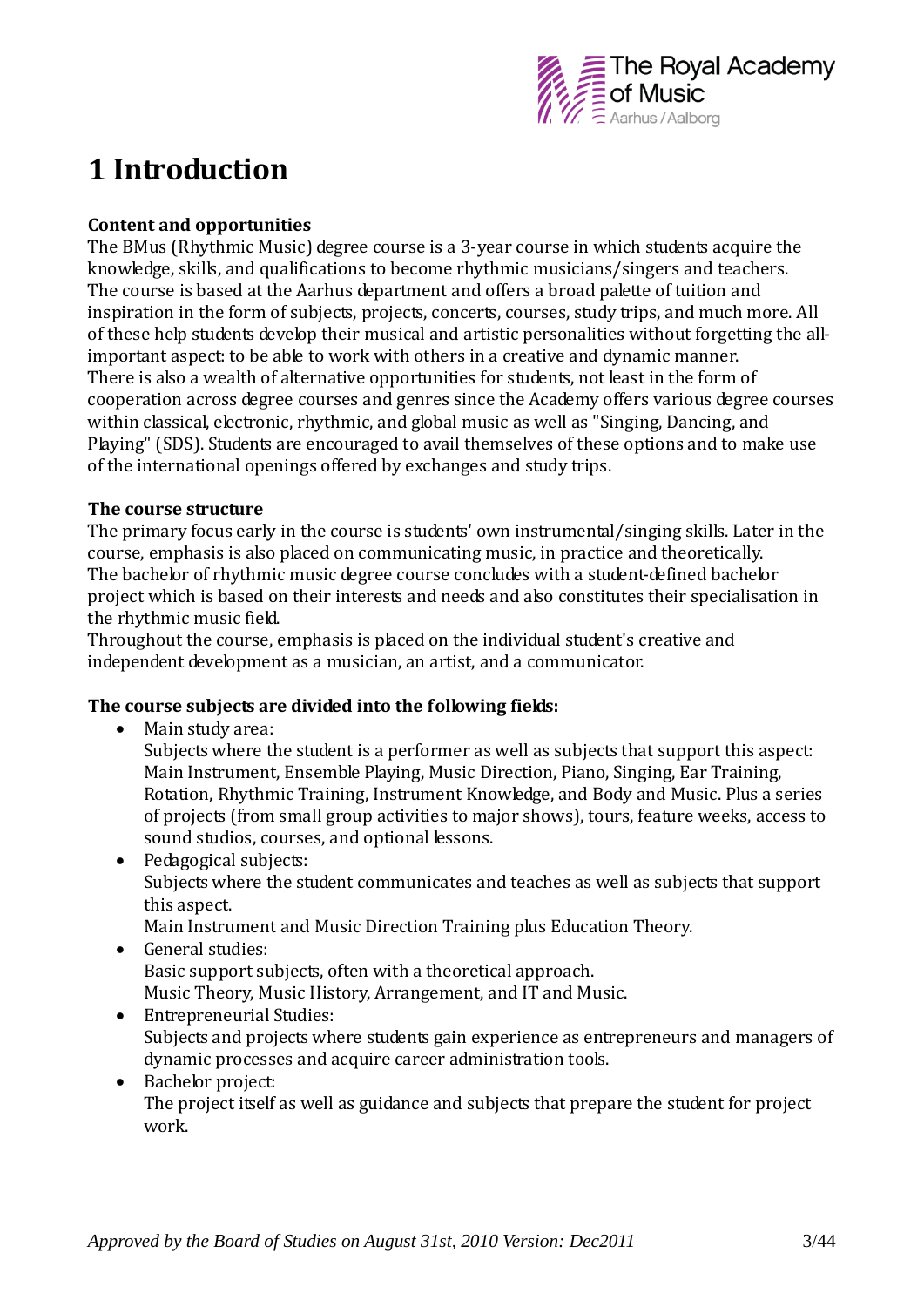

# **2 Course content, individual subjects, and examinations**

| <b>ECTS overview, BA in</b><br><b>Rhythmic music</b> | 1st<br>sem       | 2nd<br>sem       | 3rd<br>sem       | 4th<br>sem     | 5th<br>sem     | 6th<br>sem       | <b>TOTAL</b>   |
|------------------------------------------------------|------------------|------------------|------------------|----------------|----------------|------------------|----------------|
| Main study area:                                     | 26               | 21               | 19               | 18             | 12             | 12               | 108            |
| Main Instrument                                      | 15               | 8                | 8                | 9              | 9              | 9                | 58             |
| <b>Music Direction</b>                               |                  | 3                | 3                | $\overline{2}$ |                |                  | 8              |
| <b>Ensemble Playing</b>                              | $\mathbf{1}$     | $\mathbf{1}$     | $\overline{1}$   | $\mathbf{1}$   | $\mathbf{1}$   | $\mathbf{1}$     | 6              |
| Piano                                                | 3                | $\overline{2}$   | $\overline{2}$   | $\mathbf{1}$   | $\overline{2}$ | $\mathbf{1}$     | 11             |
| Singing                                              | $\overline{1}$   | $\mathbf{1}$     | $\mathbf{1}$     |                |                |                  | 3              |
| <b>Ear Training</b>                                  | 3                | 3                | $\overline{2}$   | 3              |                |                  | 11             |
| Rotation                                             | $\overline{1}$   | $\mathbf{1}$     | $\mathbf{1}$     |                |                |                  | 3              |
| Rhythmic Training                                    | $\mathbf{1}$     | $\mathbf{1}$     |                  |                |                |                  | $\overline{2}$ |
| Instrument Knowledge/SOS                             |                  |                  | $\mathbf{1}$     | $\mathbf{1}$   |                |                  | $\overline{2}$ |
| <b>Body and Music</b>                                | $\mathbf{1}$     |                  |                  |                |                |                  | $\mathbf{1}$   |
| Feature weeks                                        |                  | $\mathbf{1}$     |                  | $\mathbf{1}$   |                | $\mathbf{1}$     | 3              |
| Courses                                              |                  |                  |                  |                |                |                  |                |
| Optional lessons                                     |                  |                  |                  |                |                |                  |                |
| Pedagogical subjects:                                | $\bf{0}$         | 3                | 3                | 7              | 12             | 5                | 30             |
| <b>Education Theory</b>                              |                  |                  | $\overline{2}$   | $\overline{2}$ | 3              |                  | 7              |
| Main Instr. Training                                 |                  |                  |                  |                | 3              | 5                | 8              |
| <b>Music Direction Training</b>                      |                  | $\mathbf{1}$     | $\mathbf{1}$     | $\mathbf{1}$   | 6              |                  | 9              |
| Folk High School Training<br>(cf. subjects)          |                  |                  |                  | $\overline{4}$ |                |                  | $\overline{4}$ |
| <b>Observation Training</b>                          |                  | $\overline{2}$   |                  |                |                |                  | $\overline{2}$ |
| <b>General studies:</b>                              | $\boldsymbol{4}$ | 3                | 5                | $\mathbf{1}$   | $\overline{2}$ | $\bf{0}$         | 15             |
| <b>Music Theory</b>                                  | 3                | 3                | 3                |                |                |                  | 9              |
| <b>Music History</b>                                 |                  |                  | $\mathbf{1}$     | $\mathbf{1}$   | $\mathbf{1}$   |                  | 3              |
| Arrangement                                          |                  |                  | $\mathbf{1}$     |                | $\mathbf{1}$   |                  | $\overline{2}$ |
| IT and Music                                         | $\mathbf{1}$     |                  |                  |                |                |                  | $\mathbf{1}$   |
| <b>Entrepreneurial Studies:</b>                      | $\bf{0}$         | 3                | 3                | 3              | 3              | $\boldsymbol{0}$ | 12             |
| <b>Bachelor project</b>                              | $\boldsymbol{0}$ | $\boldsymbol{0}$ | $\boldsymbol{0}$ | $\mathbf{1}$   | $\mathbf{1}$   | 13               | 15             |
| Project                                              |                  |                  |                  | $\mathbf{1}$   |                | 13               | 14             |
| Joint classes                                        |                  |                  |                  |                | $\mathbf{1}$   |                  | $\mathbf{1}$   |
| Total                                                | 30               | 30               | 30               | 30             | 30             | 30               | 180            |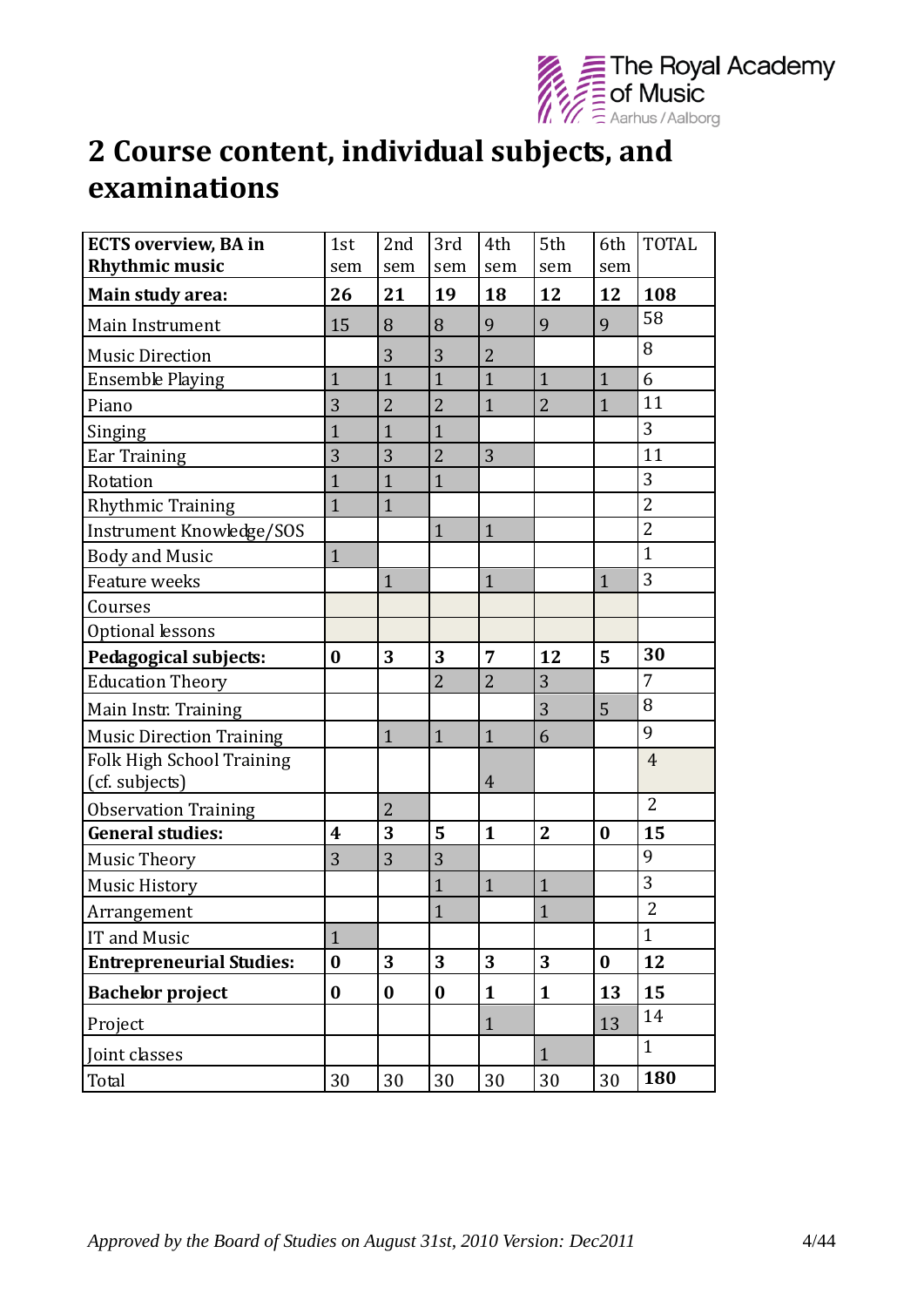

# **2.1 Main study area**

# **2.1.1 Main Instrument**

#### **Objectives**

Upon completion of the subject, the student:

- Possesses elementary knowledge of musical and technical practice within the field of rhythmic music.
- Possesses elementary knowledge of relevant rhythmic repertoire in relation to the main instrument.
- Possesses knowledge of relevant methods for learning new material.
- Possesses knowledge of subjects like improvisation, instrumental technique, and communication.
- Possesses knowledge of the opportunities, conditions, and requirements of the field.
- Is able to reflect on practice and choice of methods in relation to his/her own work as a musician.
- Possesses technical, musical, and artistic skills that support his/her musicianship.
- Is able to make relevant artistic choices and assessments.
- Is able to work in an investigative, analytical, and creative manner in an artistic context.
- Can participate independently and constructively in various musical contexts.
- Is able to identify his/her own learning needs and potential for artistic development, and to prioritise and structure his/her time and work efforts in relation to these.

#### **Content**

Tuition comprises development of the student's personal musical expression, technical skills, and teaching ability through work on aspects of ensemble playing including accompaniment, soloist skills, improvisation, rhythm and timing, phrasing, interpretation, sound, instrumental/vocal technique, sight reading, hearing, imitation, and (optionally) composition, transcription, and transposition.

Emphasis is placed on the student acquiring knowledge and skills within a broad rhythmic repertoire and developing a personal musical expression. Part of the tuition takes the form of preparation for and evaluation of student performances at concert cafés. The student is required to act as band leader and assume artistic responsibility for at least one concert annually (arranged in cooperation with the Academy). The teacher is expected to attend and evaluate this event.

#### **Projects**

Participation in Academy projects is an important part of the student's main instrument activities.

ECTS points are awarded according to the expected workload for participation in these.

#### **Tuition and work formats**

One-to-one tuition. Concert evaluations. Band work. Projects organised by the Academy.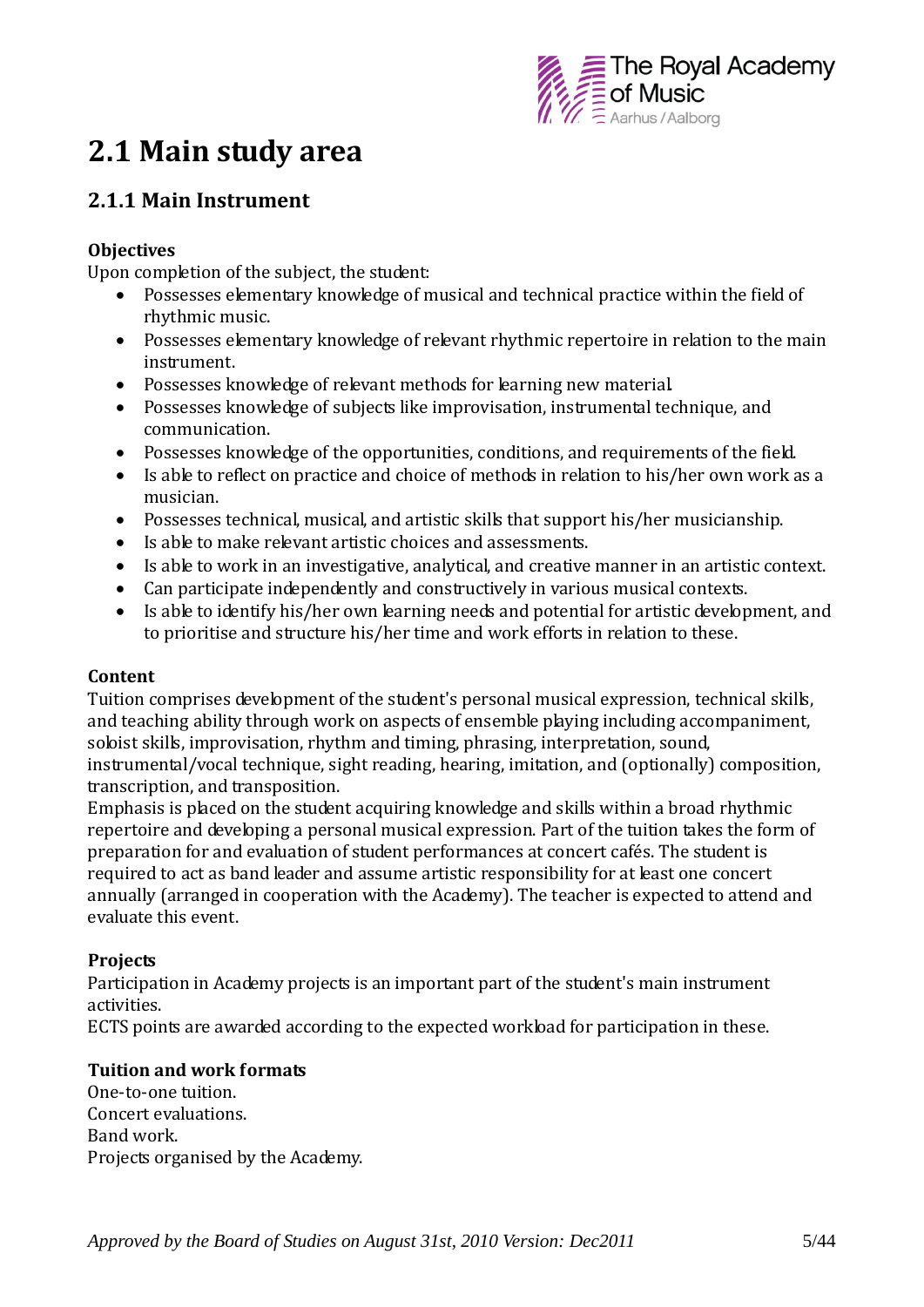

**Semesters**

1st to 6th semester.

#### **Scope**

58 ECTS towards the degree.

#### **Evaluation and examination regulations**

After the 2nd semester: Evaluation of 1st year

*Examination content:*

- Test of student skills, 10 minutes.
	- o A concert is staged at which the student performs alone or plays a central part in two tunes chosen by the student. A maximum of three accompanists may be used.

*Examination format:* 

Concert. Duration: 10 minutes.

*Marking and evaluation:*

Internal marking. Pass/fail as well as a short interview.

The assessment must reflect to what extent the overall objectives of the course are expected to be achievable for the main instrument over the three years of study.

#### After the 6th semester: Examination

Test of student skills

*Examination content:*

The student performs tunes chosen by the student at a concert. A major part of the concert must consist of ensemble playing with at least two other musicians. Playing a closely related instrument may form part of the test.

*Examination format:*

Concert. Duration: 30 minutes.

*Marking and evaluation:*

External marking. Grade.

The assessment must reflect to what extent the objectives have been achieved.

#### • Test of musical and technical skills

#### *Examination content:*

Short solo piece with a maximum duration of 2 minutes: A well-rehearsed, unaccompanied piece chosen by the student and showcasing one or more musical/technical skills. Learning by ear: A musical sequence relevant to the instrument in question is learned by ear and played with an accompanying pianist provided by the Academy. Selected parts of the tune form the basis of improvisation.

- Guitarists and pianists learn the theme and chords.
- Wind players and singers learn the theme. Singers receive printed lyrics.
- Bassists learn ostinatos and chords
- Drummers and percussionists learn rhythmic accents and breaks.

Sheet music playing: A part notated in a way that is relevant for the instrument in question is played with an accompanying pianist provided by the Academy.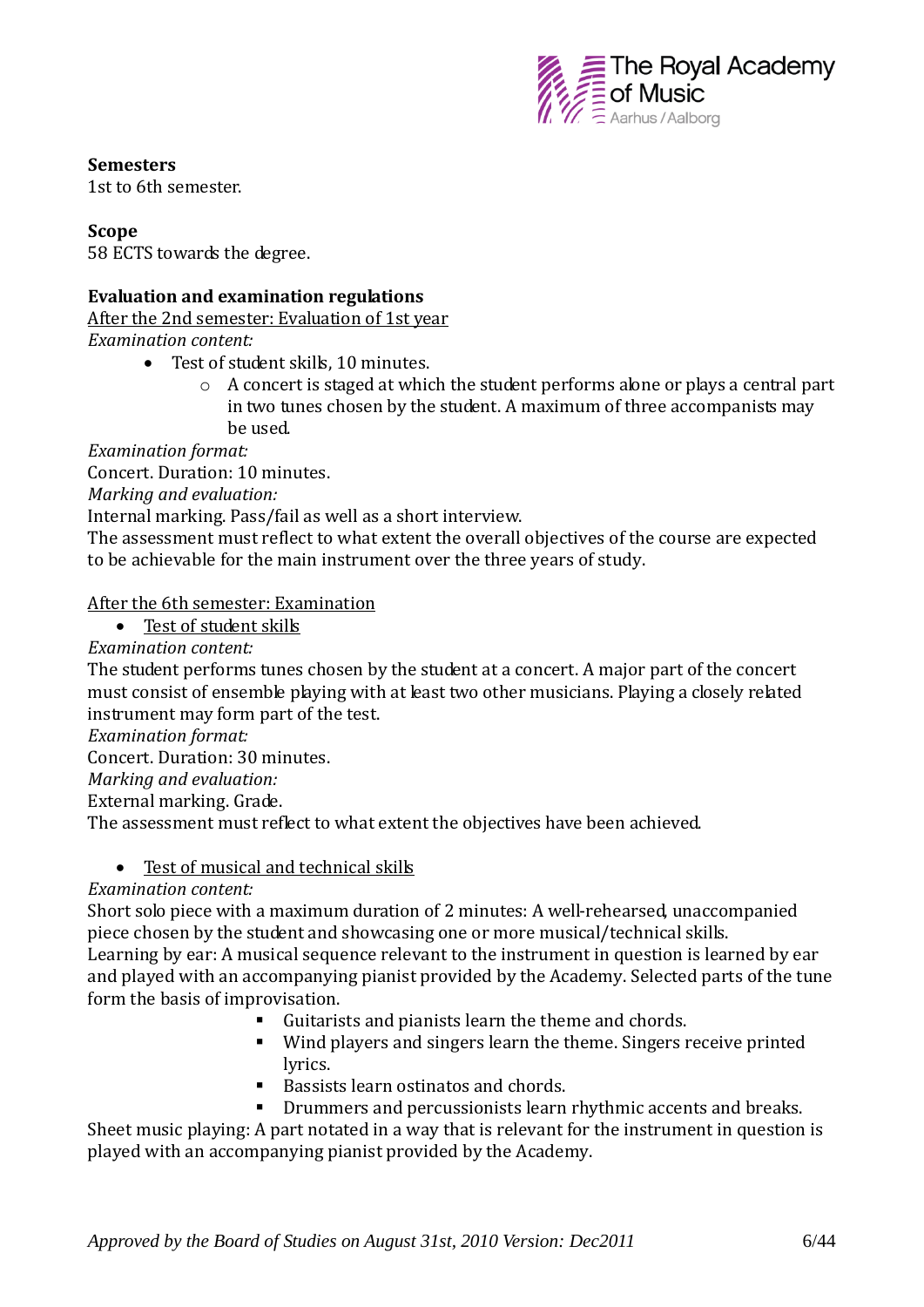

Accompaniment by figuration: The student accompanies and improvises following a written chord progression.

- Singers and wind players perform floating voices as accompaniment.
- **•** Drummers and percussionists play a basic pattern chosen by the student and play all noted breaks and accents.

#### *Examination format:*

Practical test. Duration: 25 minutes. An accompanying pianist provided by the Academy participates in the examination. The assignments will represent a certain stylistic diversity. *Marking and evaluation:*

Internal marking. One overall grade. All test items are to be passed individually and count 25% each towards the overall grade.

The assessment must reflect to what extent the objectives have been achieved.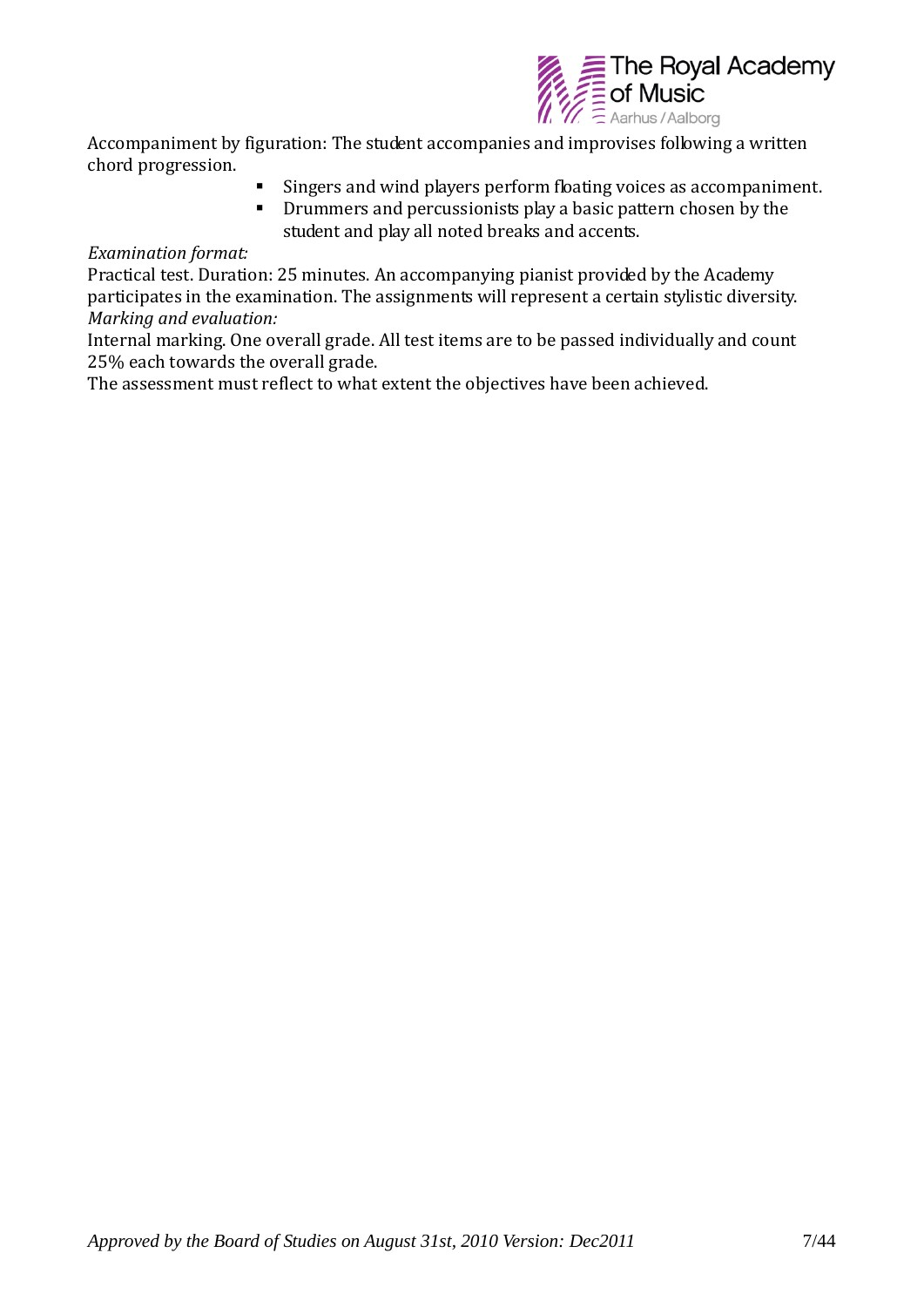

# **2.1.2 Music Direction**

#### **Objectives**

Upon completion of the subject, the student:

- Is able to direct and communicate in a broad range of musical situations, from own bands to groups of pupils. This includes using his/her own musicianship to motivate and inspire in all phases of creative musical courses (e.g. introduction, instruction, improvisation, composition, and production).
- Is able to reflect on practice and choice of methods in relation to his/her own artistic and pedagogical practice.
- Has acquired and is able to use technical and musical skills and forms of expression within a wide diversity of rhythmic music styles.
- Is able to make musical choices and assessments, both artistic and pedagogical.
- Is able to communicate various forms of musical and artistic expression in a way that is relevant for a given target audience.
- Is able to acknowledge and handle artistic and pedagogical challenges in a creative, investigative, and analytical manner.
- Can participate independently in various musical contexts.
- Is able to identify his/her own learning needs and potential for artistic development within the main area, and to prioritise and structure his/her time and work efforts in relation to own instrument practice and ensemble rehearsals.

#### **Content**

Tuition is very practice oriented and features work on music direction in different contexts, from own band to groups of pupils. Other subjects: The interrelations of instruments in various styles of music, improvisation and composition techniques, learning methods, direction technique, knowledge of relevant ensemble playing literature, choice of materials, and methodical progression. Furthermore, the Arrangement subject (q.v.) is an integral part of Music Direction.

2nd semester: "Band leader". Tuition comprises communication of material chosen by the student to a band consisting of fellow students from the class, possibly also the student's own band. Work is done on arrangement and learning methods, improvisation and composition, and knowledge of rhythm section instruments and their interrelationships.

3rd semester: "Arrangement". Over the course of this semester, work is done on arrangements for vocals and wind instruments. String arrangements may be included if the students are interested. The arrangements are tried out in various relevant contexts.

4th semester: The students organise and review the following courses along with the Music Direction and Education Theory teachers: Preparation for folk high school training in class, folk high school training (q.v.), evaluation of folk high school training, and preparation for report writing.

*During the 2nd to the 4th semester, emphasis is placed on the presentation and communication of student musicianship in the form of concerts, workshops, and similar at relevant institutions. Work on sound production may also be included in cooperation with the studio production course.* 5th and 6th semester: In consultation with the teacher, the student selects a relevant training class (ensemble playing class, choir, wind instrument ensemble, etc.) and organises the training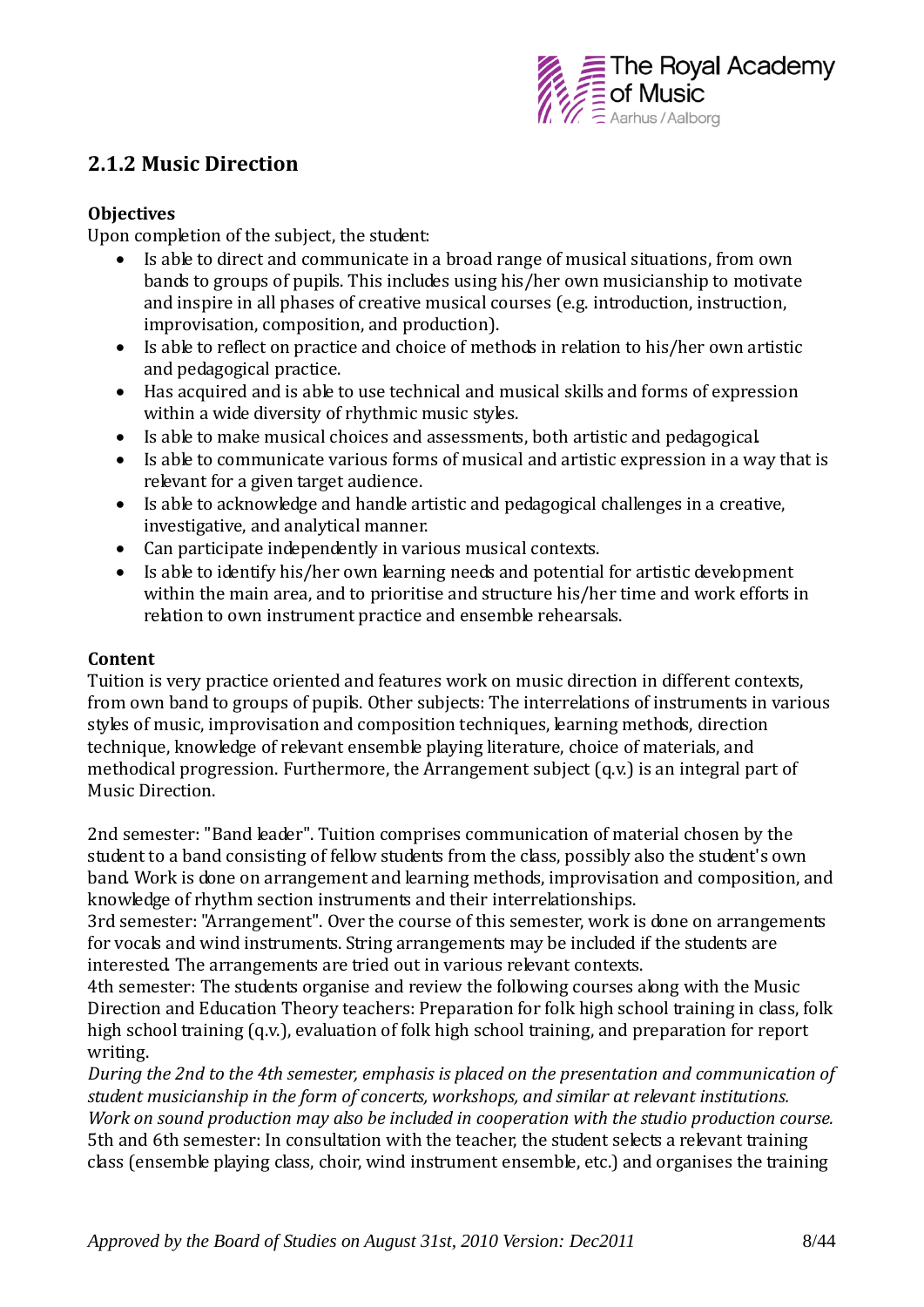

himself/herself. Tuition takes the form of guidance in connection with training.

#### **Training**

3rd semester:

Brief training courses with relevant ensemble playing classes in relation to the subjects taught (high school students, choirs, wind instrument ensembles, big bands, folk high schools, boarding schools, etc.).

#### 4th semester:

Folk high school training. Training takes place at a folk high school (a type of voluntary, nonformal boarding school for adults offering semester-long programmes on various subjects) or similar institution with the students lodging at the institution. Over a 2 week period, the students teach ensemble playing in groups of 2 to 3. Additionally, main instrument tuition (see Main Instrument Pedagogics) and other tuition may be offered on the students' initiative. Finally, the students are expected to play some sort of concert at the institution. Training is prepared and evaluated in Music Direction and Education Theory classes.

The students are also guided by a teacher at the institution in question. This is rounded off with a thorough evaluation.

After training, the student prepares a report on the course. The report (5 to 8 pages) must be written individually, and two copies are to be handed in at the studies office by 14 days after the conclusion of the training course. Subsequently, the report is studied in Music Direction and Education Theory classes.

Written report. The report (5 to 8 pages excluding annexes) must include the following:

- o An introduction including general views of the subject based on personal experience.
- o A description of the training course.
- o Pupil descriptions.
- o A description of the objective.
- o A description of one or more selected lessons.
- o An evaluation of the course.
- o Annexes: A list of materials taught and material examples.

#### 5th and 6th semester: Training examination:

Alone or in cooperation with a fellow student, the student executes a tuition course in which the student (and, if applicable, the fellow student) acts as teacher of a relevant training class (ensemble playing class, choir, wind instrument ensemble, etc.) for at least 10 lessons (per student) lasting at least 50 minutes each.

#### **Tuition and work formats**

Class tuition.

**Semesters** 2nd to 5th/6th semester\*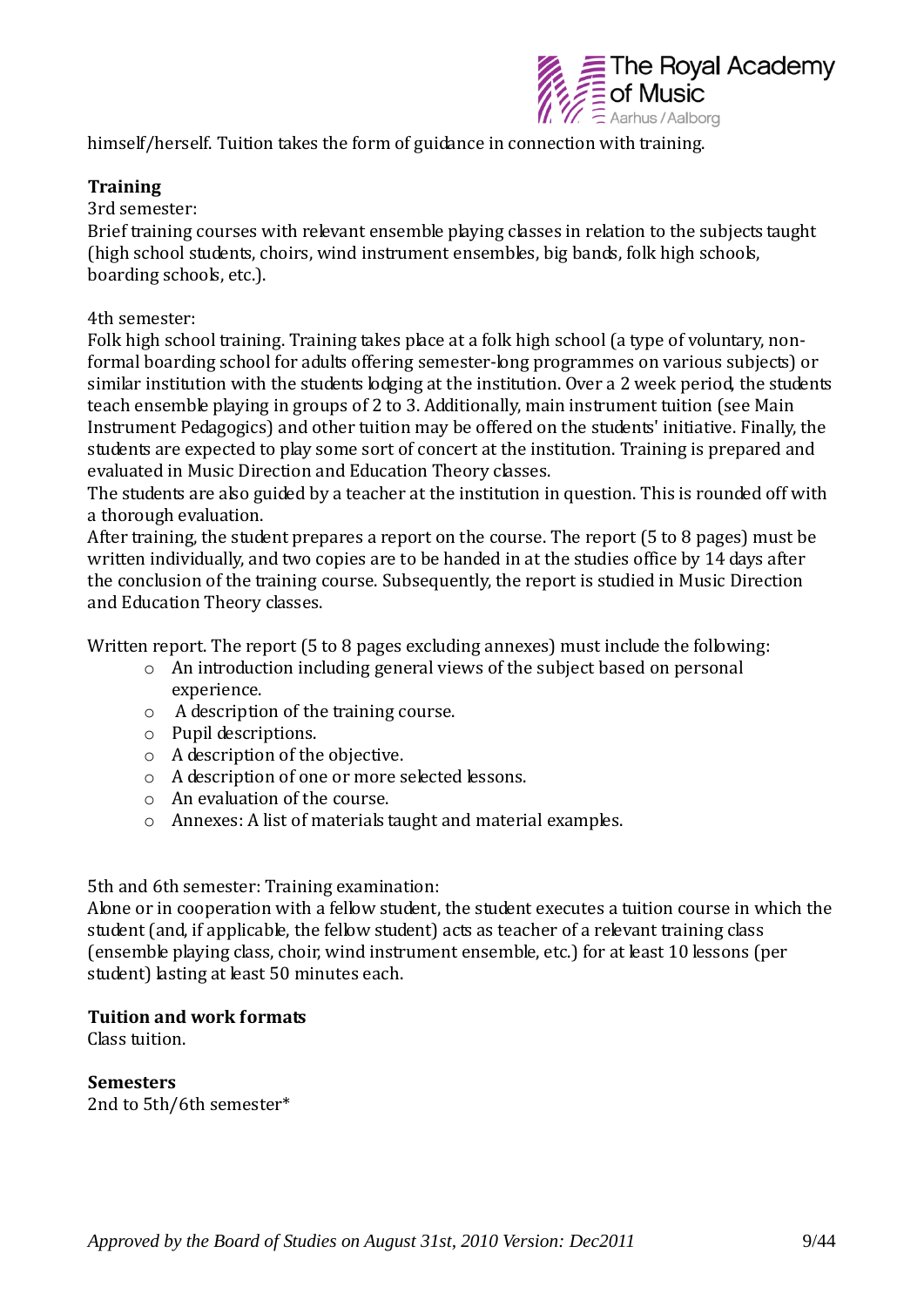

#### **Scope**

8 ECTS towards the degree.

#### **Evaluation and examination regulations**

After the 2nd semester: Certificate of satisfactory class participation

To attain the certificate, by May 1st the student must hand in an arrangement created individually that relates to the material taught. Based on an evaluation of the arrangement and the student's activities during classes, the teacher provides the student with an individualised oral briefing on the student's development and skill level for the subject seen in relation to the imminent bachelor's degree examination.

If the teacher deems the student's skill level to be unsatisfactory, the teacher after consultation with the Board of Studies may instigate a proficiency test for guidance purposes, to be organised by the teacher and approved by the Board of Studies.

#### After the 5th/6th semester\*: Examination

*Examination content:*

- Tuition demonstration in a 45 minute class.
- Interview. After the tuition demonstration, the student comments on the training course and the lesson and answers questions from the examiners.
- Written report. The report (5 to 8 pages excluding annexes) must include the following:
	- o A description of the training course.
	- o Pupil descriptions.
	- o A description of the objective.
	- o A description of one or more selected lessons.
	- o An evaluation of the course.
	- o Annexes: A list of materials taught and material examples.

#### *Examination format:*

Practical test and written report. Duration of the practical test: 45 minutes. Interview and discussion: 30 minutes. Total: 75 minutes. Scope of the written report: 5 to 8 pages. The report is to be handed in by the date announced by the studies office but no later than 14 days before the examination.

#### *Marking and evaluation:*

External marking. One overall grade.

The assessment must reflect to what extent the course objectives have been achieved.

\* For training courses involving 10th grade music classes, the student is to perform training during the 6th semester with examination in March/April.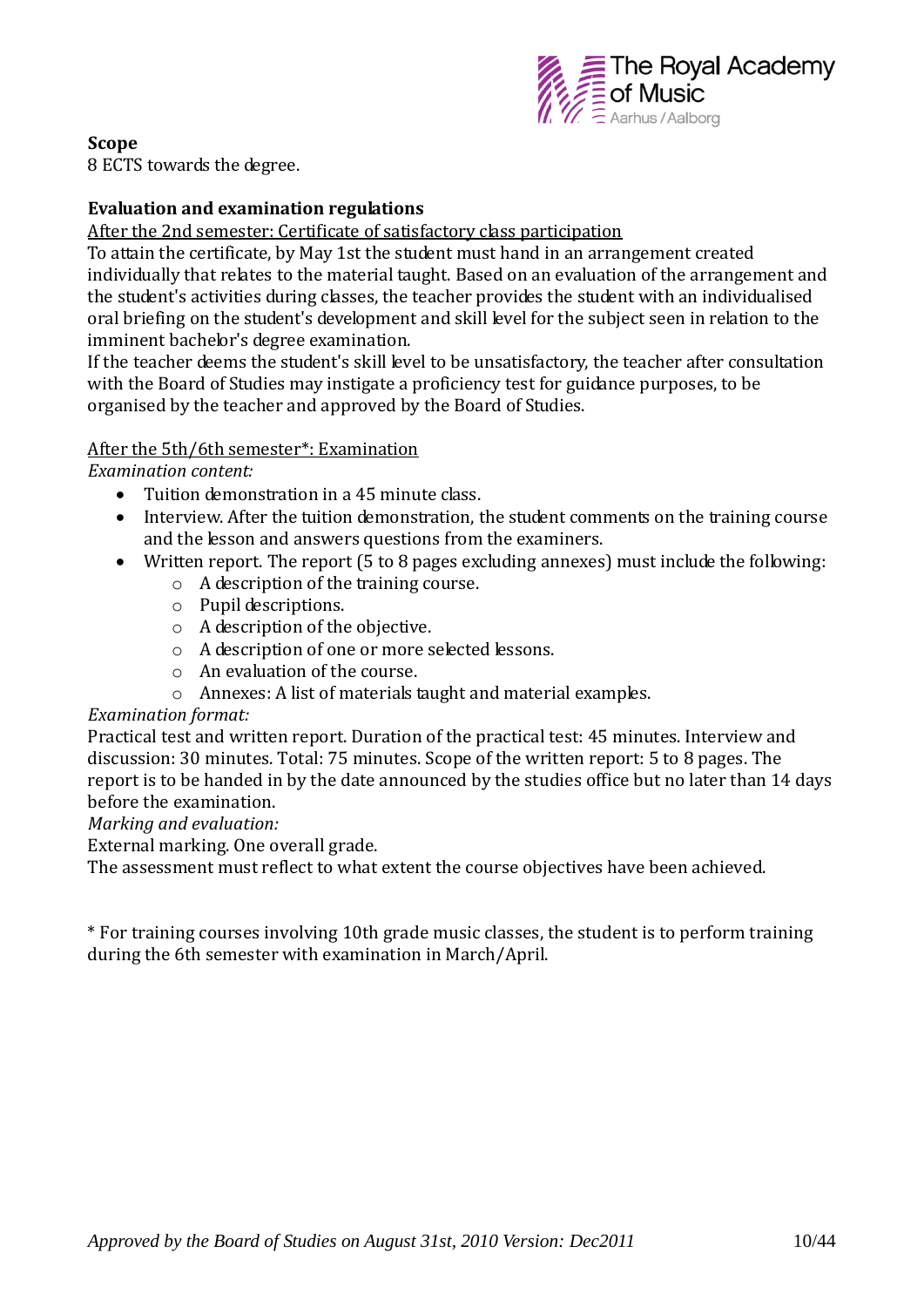

## **2.1.3 Ensemble Playing**

#### **Objectives**

Upon completion of the subject, the student:

- Possesses elementary knowledge of musical and technical practice within the field of rhythmic music.
- Possesses knowledge of relevant methods for learning new material.
- Is able to reflect on his/her own artistic practice and development.
- Possesses musical and technical skills at a level that supports working professionally.
- Is able to make relevant artistic choices and assessments, especially with regard to developing his/her artistic expression.
- Is able to work in a creative, investigative, and analytical manner in a musical and artistic context.
- Can participate independently and constructively in various musical contexts.
- Is able to identify his/her own learning needs and potential for artistic development, and to prioritise and structure his/her time and work efforts in relation to these.

#### **Content**

Tuition may comprise work on the following subjects: dynamic effects, arrangement (prepared in advance or spontaneous), jam sessions, musical communication skills, improvisation and accompaniment, composition/songwriting, phrasing and interpretation, sense of tempo, pulse, and subdivisions, period and form, and learning by ear and scores.

1st and 2nd semester: Tuition focuses mainly on developing the student's elementary ensemble playing skills, and the semester is usually concluded with a concert performance. 3rd to 6th semester: To create suitable ensemble playing classes, the classes are put together based on student priorities. Every semester is usually concluded with a concert performance.

#### **Tuition and work formats**

Class tuition and concerts.

**Semesters** 1st to 6th semester.

**Scope** 6 ECTS towards the degree.

#### **Evaluation and examination regulations**

After the 6th semester: Certificate

This certifies that the objectives have been achieved at a level at least corresponding to a Pass, and that current attendance rules have been followed.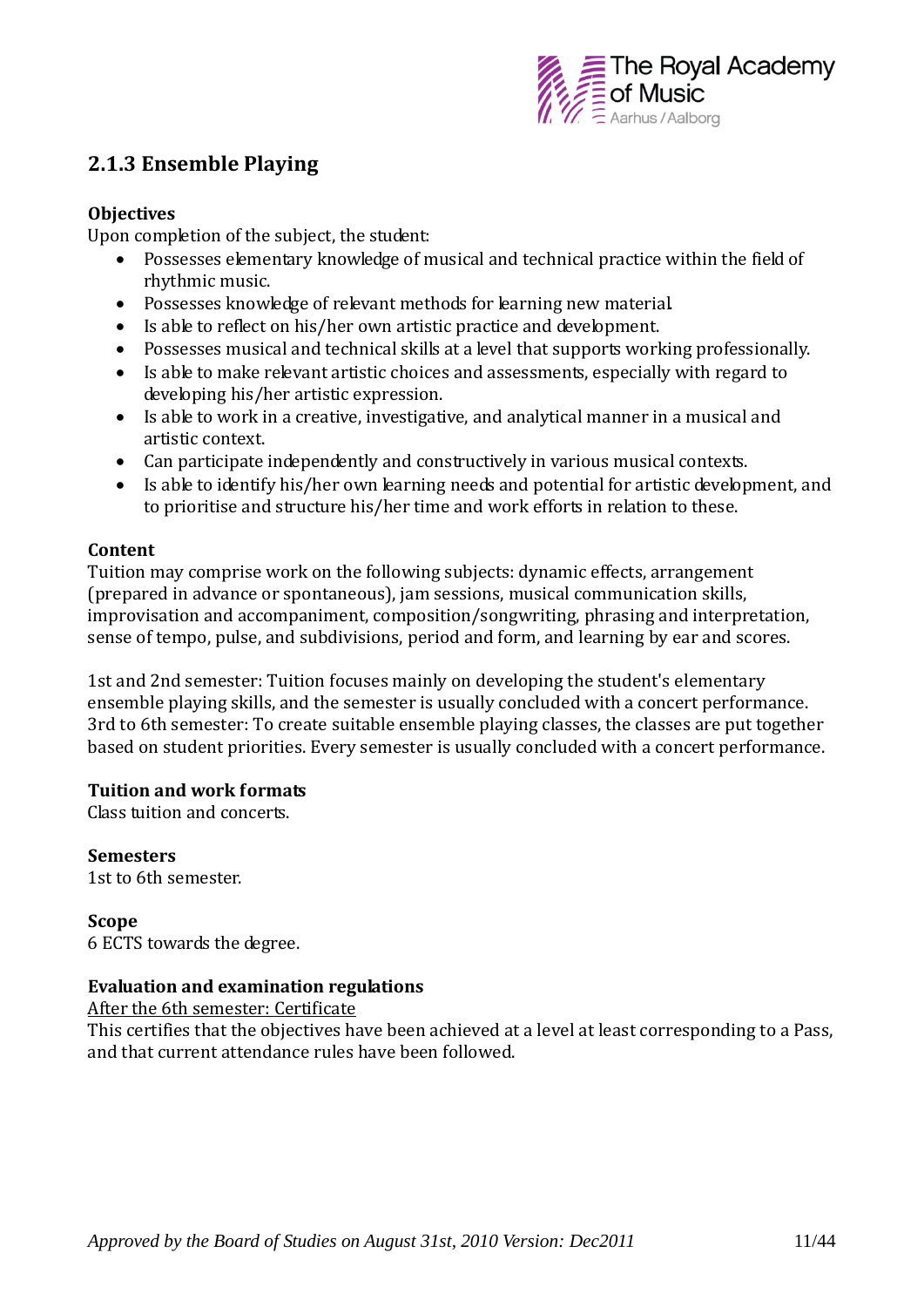

# **2.1.4 Piano**

#### **Objectives**

Upon completion of the subject, the student:

- Possesses knowledge of relevant methods for learning new material.
- Possesses knowledge of relevant theory: improvisation, chording, and technique.
- Possesses musical and technical skills that support working professionally.
- Is able to make relevant musical choices and assessments.
- Is able to express himself/herself on the piano within a wide range of rhythmic styles.
- Is capable of using the piano as an aid in practical teaching situations as well as in arrangement and theory contexts.
- Is able to identify his/her own learning needs and potential for artistic development, and to prioritise and structure his/her time and work efforts in relation to these.

#### **Content**

Tuition is based on a diverse repertoire and incorporates piano strums, melody playing with figuration and ostinato accompaniment, accompaniment to own singing as well as ensemble performances, playing by ear, figuration playing, chording and voice leading, improvisation, transposition, and sheet music playing including partiture playing (2 systems).

#### **Tuition and work formats**

One-to-one and class tuition.

During the 1st, 2nd, 5th, and 6th semesters, tuition is one to one tuition. During the 3rd and 4th semesters, tuition takes place in classes.

Pianists are not offered the Piano subject but receive automatic credit for it.

#### **Semesters**

1st to 6th semester.

#### **Scope**

10 ECTS towards the degree.

#### **Evaluation and examination regulations**

After the 6th semester (arranged in March during the 6th semester): Examination Examination content and materials:

Test of student skills

By the date communicated by the studies office, the student hands in a repertoire list created in consultation with the teacher. The list must contain 18 tunes representing a diverse rhythmic repertoire. The list must include the following types of arrangement, all of which are to be clearly documented:

- o Melody with figuration (e.g. the Wilhelm Hansen songbook): at least 4 tunes.
- o Accompaniment to own singing: at least 4 tunes.
- o Playing by ear using no sheet music or figurations: at least 4 tunes.
- o Transposition to two new keys (rehearsed in advanced but not written down): at least 4 tunes.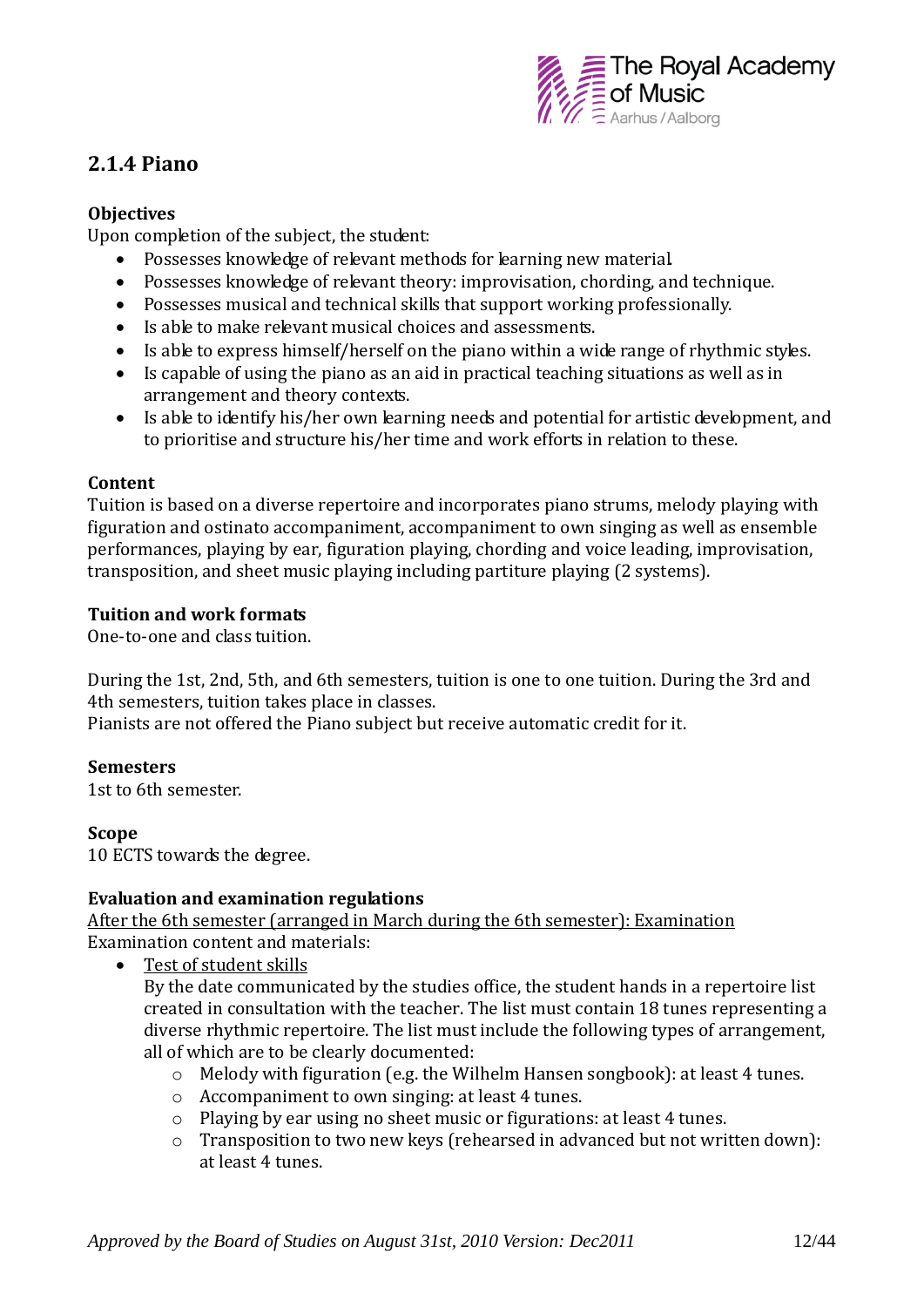

o At least 6 tunes must include improvisation.

Ensemble playing (with the student's own teacher, a small group, or a singer) is not a requirement but may be included in up to 8 tunes.

At the examination, two tunes chosen by the external examiner as well as one tune chosen by the student are played from the list. The student is informed which tunes the external examiner has chosen immediately before preparation.

- Secunda vista
	- o Figuration accompaniment with the theme played by the teacher.
	- o Sheet music accompaniment with the theme played by the teacher.
	- o Four-part sheet music notated as piano partiture (it is not allowed to write on the sheet).

*Examination format:*

Practical test. Duration: 25 minutes. 30 minutes of preparation time are allowed.

*Marking and evaluation:* 

Internal marking. One overall grade.

All elements are equally important to the assessment.

The assessment must reflect to what extent the objectives have been achieved.

The student may enter for an examination before the prescribed time after the 2nd and 4th semester by registering at the studies office by February 1st.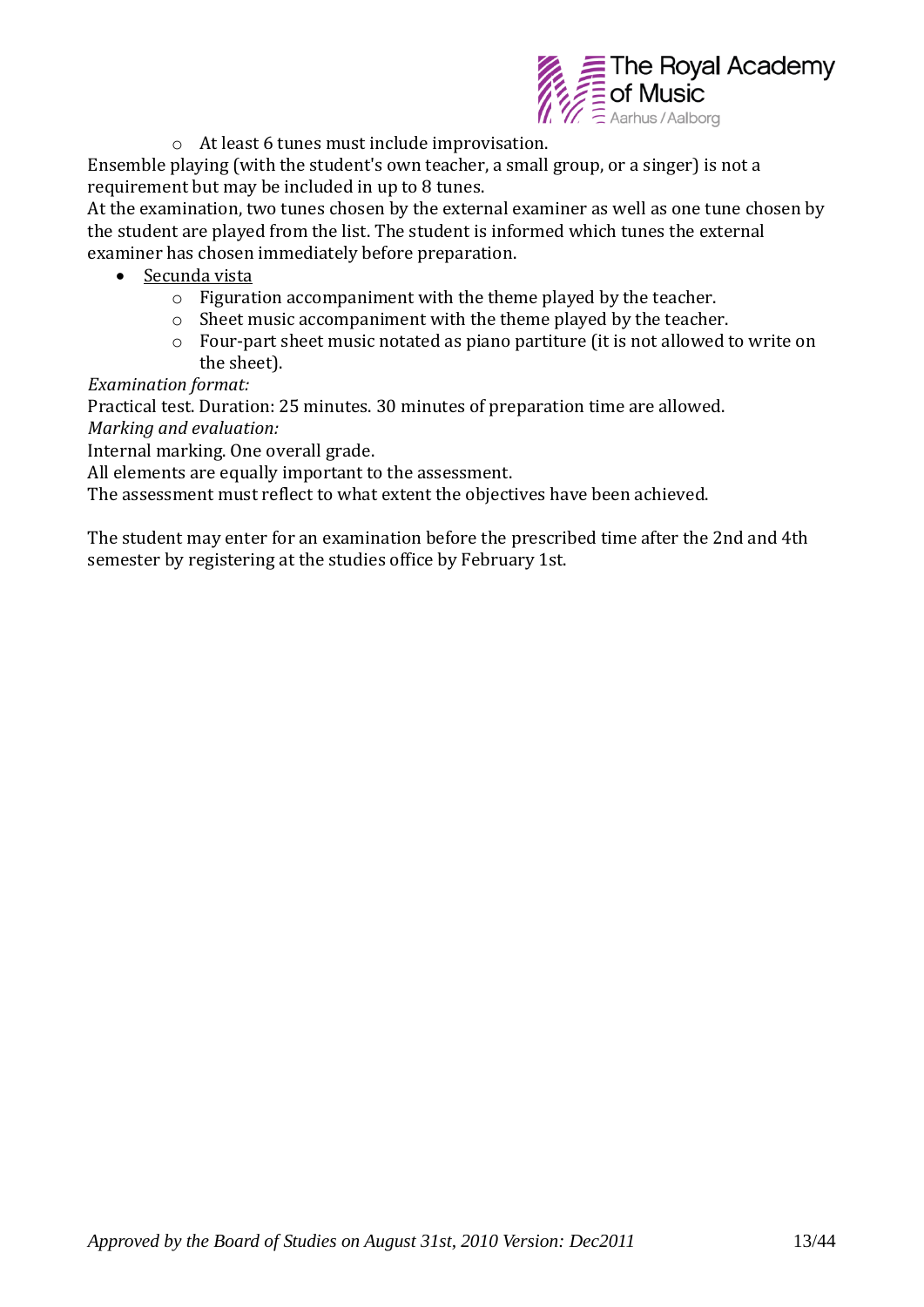

# **2.1.5 Singing**

#### **Objectives**

Upon completion of the subject, the student:

- Possesses knowledge and understanding of appropriate use of the human voice when singing and speaking.
- Possesses elementary knowledge of musical and technical practice in the field of rhythmic singing.
- Possesses elementary knowledge of relevant repertoire.
- Possesses musical and technical skills that support working professionally.
- Has acquired an insight into as well as methods for use in pedagogical work.
- Is able to make relevant musical choices and assessments.
- Is able to express him/herself in a unique manner singing.
- Can participate independently and constructively in a musical context.
- Is able to identify his/her own learning needs and potential for artistic development, and to prioritise and structure his/her time and work efforts in relation to these.

#### **Content**

Creating awareness of voice functions and working on relevant musical parameters. Learning singing repertoire within a diverse range of rhythmic styles including songs in the student's native language. Microphone singing and improvisation lessons. Furthermore, tuition may cover warming-up exercises, lyrics pronunciation, rhythm, expression, phrasing, sound variations, dynamics, vibrato, intonation, harmony singing with and without accompaniment, creating awareness of voice registers, etc.

#### **Tuition and work formats**

One-to-one and class tuition.

During the 1st semester, tuition takes place in classes. During the 2nd and 3rd semesters, tuition is one-to-one tuition. Singers are not offered the Singing subject but receive automatic credit for it.

#### **Semesters**

1st to 3rd semester.

#### **Scope**

3 ECTS towards the degree.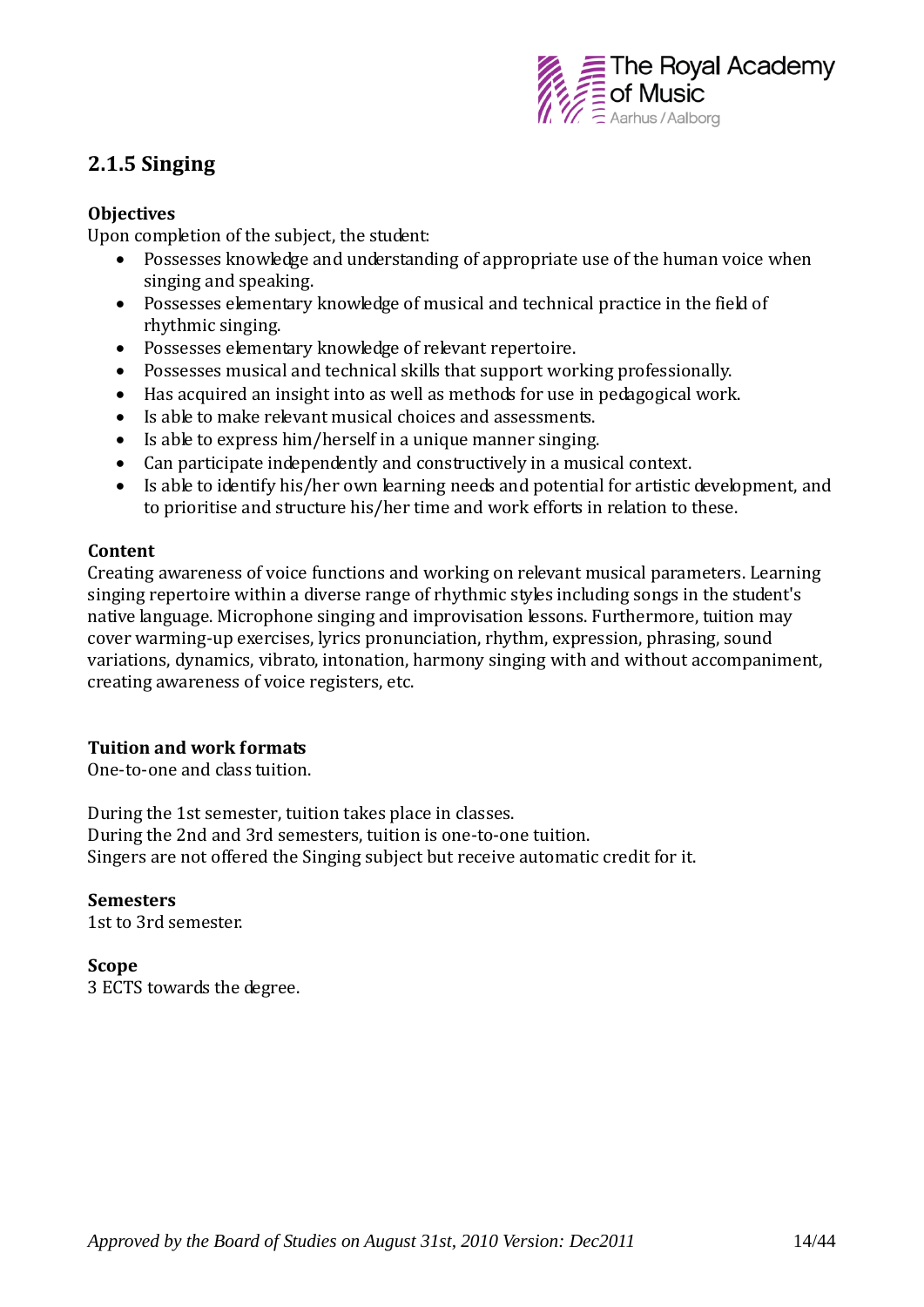

#### **Evaluation and examination regulations**

After the 3rd semester: Examination

Examination content:

- Test of student skills. At the examination, the student sings two songs from a repertoire list of 10 songs.
	- o 1 song is chosen by the student.
	- o 1 song is chosen by the external examiner.

The examination must include microphone singing and improvisation.

The student is notified of the title of the assignment chosen by the external examiner at least 24 hours prior to the examination.

The student is obliged to find accompanists for the examination.

*Examination format:*

Practical test. Duration including discussion: 30 minutes.

A repertoire list approved the teacher is to be handed in by the date announced by the studies office but no later than 14 days before the examination.

*Marking and evaluation:*

Internal marking. Grade.

The assessment must reflect to what extent the course objectives have been achieved.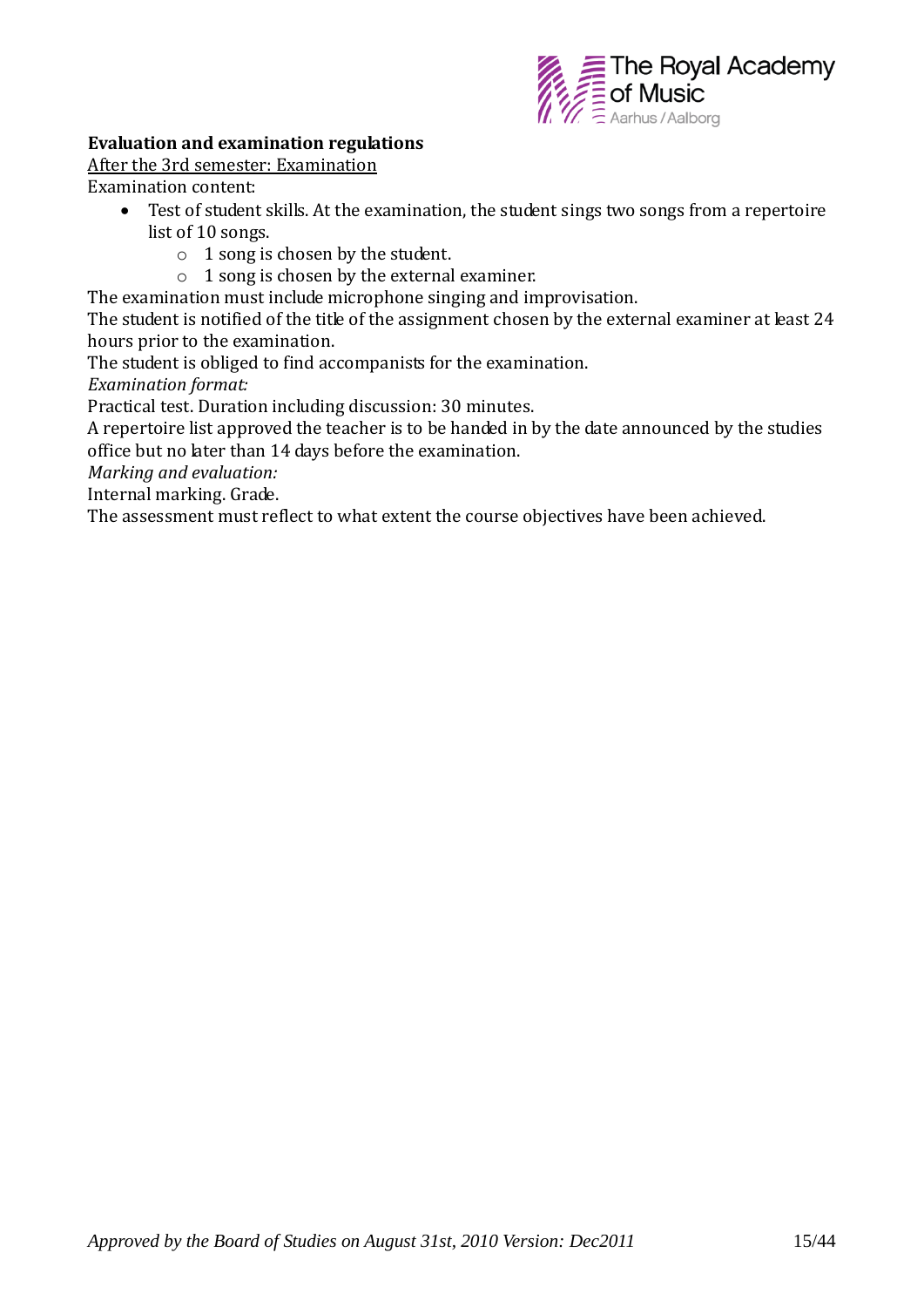

# **2.1.6 Ear Training**

#### **Objectives**

Upon completion of the subject, the student:

- Possesses elementary knowledge of the use of ear training in the field of rhythmic music.
- Possesses ear training skills that support working professionally as a performer, creative artist, and teacher.
- Is able to work in a creative, investigative, and analytical manner in a musical context.
- Is able to identify his/her own learning needs and potential for artistic development, and to prioritise and structure his/her time and work efforts in relation to these.

#### **Content**

Tuition may comprise the following: Musical expression (e.g. dynamics, phrasing, and paraphrasing), melodic and rhythmic imitation, sense of degrees, intervals/interval structure, chords, scales, sight singing, rhythm reading, improvisation, composition, learning by ear, auditory and visual analysis, transcription, and dictation.

#### **Tuition and work formats**

Tuition takes place in classes divided by student skill level. The division is performed based on the admission test.

During the 2nd and 3rd semesters, a total of six written transcription assignments are handed in, marked, and approved by the teacher.

#### **Semesters**

1st to 4th semester.

#### **Scope**

11 ECTS towards the degree.

#### **Evaluation and examination regulations**

After the 4th semester: Examination *Examination content and materials:* 

- Written examination
	- o Hearing test:
		- Step dictation
		- **Interval dictation**
		- **Triad dictation**
		- Chord dictation
		- Rhythm dictation
		- Scale dictation
		- Melody/harmony dictation
		- o Transcription:

#### Duration: 6 hours.

Aids: CD player, headphones, piano. Students may bring other instruments.

The student may be relieved of this test by handing in the above-mentioned six transcription assignments at the times indicated by the teacher.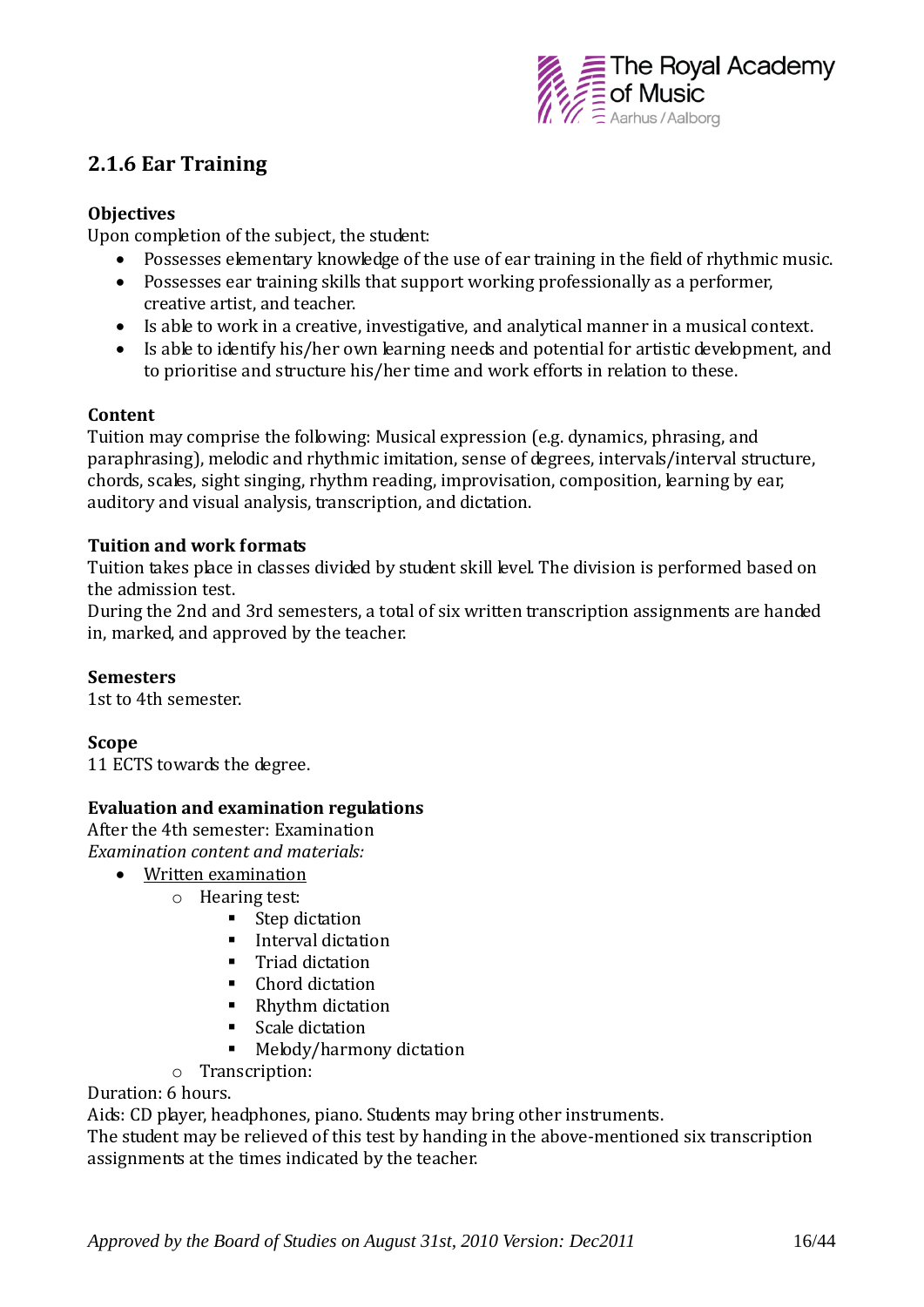

- Oral examination
	- o 30 minutes of preparation time
		- **Performance of one-part rhythmic sequence**
		- **Performance of two-part rhythmic sequence**
		- Secunda vista sight singing (unaccompanied)
	- o No preparation time
		- Vocal reproduction of melodic phrases played
		- Reproduction of rhythmic phrases played
		- Vocal improvisation (with piano accompaniment)

*Examination format:*

Written and oral test.

Duration of the written test: Hearing test: 1 hour. Transcription: 6 hours.

Duration of the oral test: 30 minutes.

*Marking and evaluation:* 

Internal marking.

Written and oral test: One overall grade.

Transcription: Pass/fail.

The assessments must reflect to what extent the course objectives have been achieved.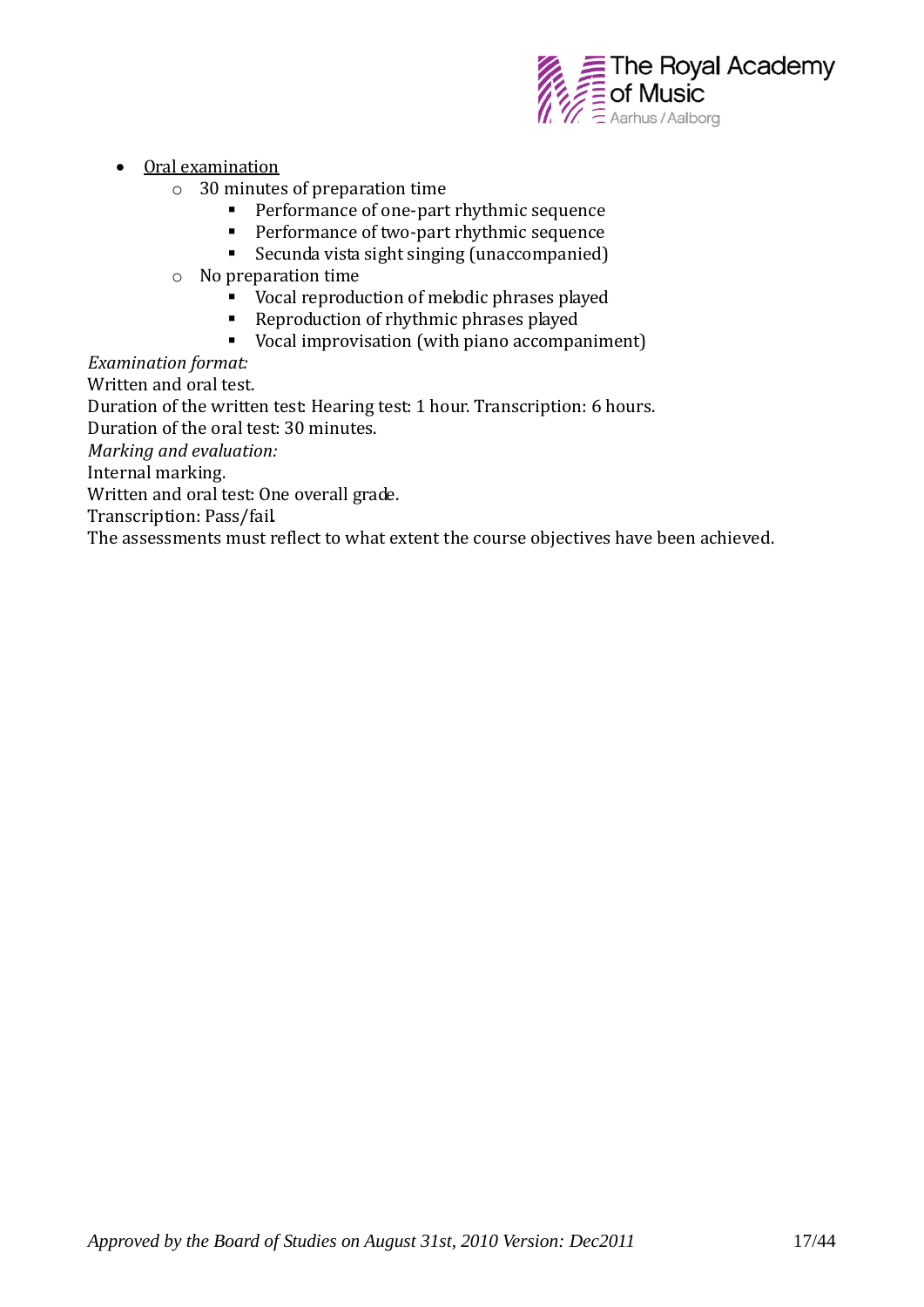

## **2.1.7 Rotation**

#### **Objectives**

Upon completion of the subject, the student:

- Possesses elementary knowledge of the functions of different instruments in ensemble playing.
- Possesses an understanding of the roles of different instruments in ensemble playing.
- Possesses elementary musical and technical skills on the following instruments: guitar, bass, keyboards, drums, percussion, and microphone singing, all at a level that support working professionally.
- Is able to make relevant musical choices and assessments.
- Is able to work in a creative, investigative, and analytical manner in a musical context.
- Can participate independently and constructively in various musical contexts.
- Is able to identify his/her own learning needs and potential for artistic development, and to prioritise and structure his/her time and work efforts in relation to these.

#### **Content**

Tuition comprises a general introduction to the use of the instruments including figures, ostinatos, and riffs typical of various styles, instrument use, playing techniques and notation, adaptation of instrument roles, simple improvisation, and vocal harmony.

#### **Tuition and work formats**

Class tuition.

**Semesters** 1st to 4th semester.

#### **Scope**

3 ECTS towards the degree.

#### **Evaluation and examination regulations**

After the 4th semester: Certificate This certifies that the objectives have been achieved at a level at least corresponding to a Pass, and that current attendance rules have been followed. Students may enter for an examination after the 2nd semester by registering at the studies office by March 1st. *Marking and evaluation:*  Internal marking. Pass/fail.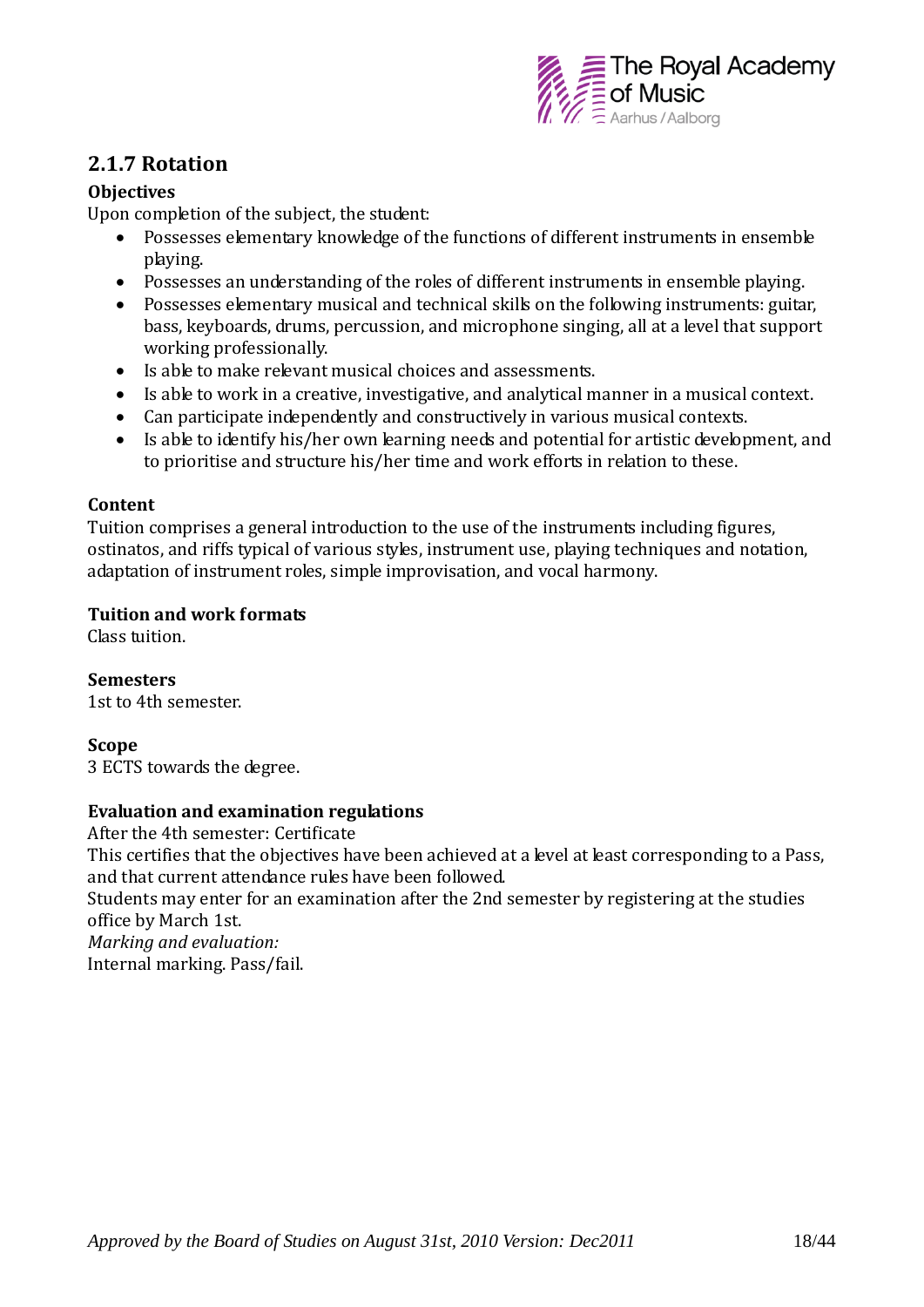

## **2.1.8 Rhythmic Training**

#### **Objectives**

Upon completion of the subject, the student:

- Possesses knowledge and an understanding of the interrelations between various rhythmic layers.
- Possesses a bodily understanding of the interrelations between rhythm and dance.
- Has a well-developed rhythmic motor coordination.
- Possesses elementary percussion, singing, and dancing skills as well as the ability to combine these elements.
- Is able to make relevant musical choices and assessments.
- Is able to work in a creative, investigative, and analytical manner in a musical context.
- Can participate independently and constructively in various musical contexts.
- Is able to identify his/her own learning needs and potential for artistic development, and to prioritise and structure his/her time and work efforts in relation to these.

#### **Content**

Tuition comprises percussion (technique, styles, improvisation, sense of period, and pulse), singing (in unison and harmony as well as improvisation), and dance (principles of rhythmic movement).

#### **Tuition and work formats**

Class tuition.

**Semesters** 1st to 3rd semester.

#### **Scope**

2 ECTS towards the degree.

#### **Evaluation and examination regulations**

After the 3rd semester: Certificate This certifies that the objectives have been achieved at a level at least corresponding to a Pass, and that current attendance rules have been followed.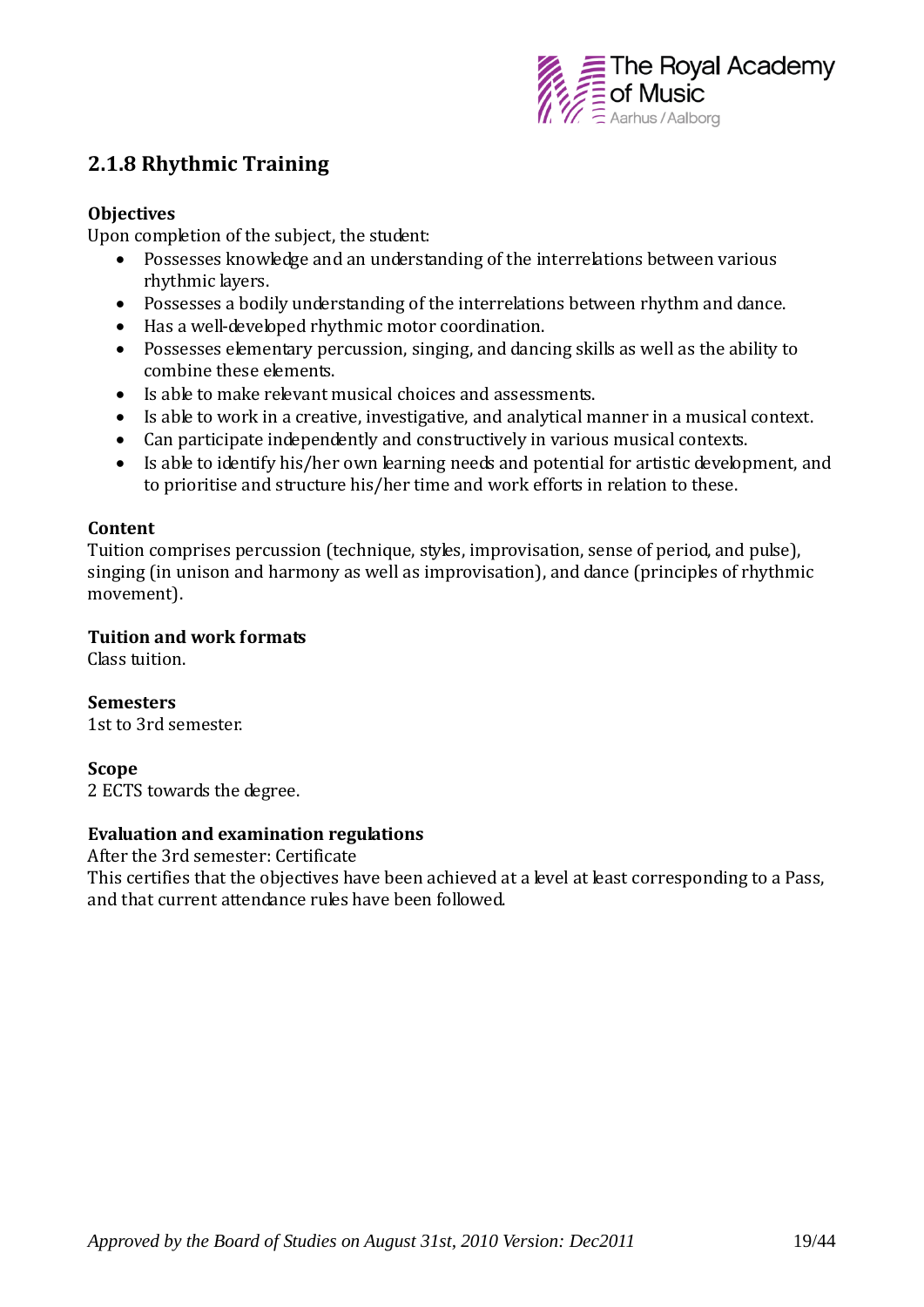

## **2.1.9 Instrument Knowledge**

# **A) Singing and voice theory (SOS) (for singers)**

#### **Objectives**

Upon completion of the subject, the student:

- Possesses elementary knowledge of the human voice as an instrument: o Body and larynx movement and utilisation of resonance.
- Possesses elementary knowledge of voice functions.
- Possesses elementary knowledge of diagnosing voice disorders.
- Possesses knowledge of relevant methods for learning new material.
- Possesses the necessary prerequisites for the Main Instrument Training course during the 5th and 6th semester.
- Possesses knowledge of pedagogical literature and materials.
- Possesses the prerequisites for creating pedagogical materials him/herself.
- Is able to reflect on practice and choice of methods in relation to his/her own practice and development.
- Is able to identify his/her own learning needs and potential for development, and to prioritise and structure his/her time and work efforts in relation to these.

#### **Content**

Tuition comprises knowledge of voice anatomy, body and larynx movement, utilisation of resonance, knowledge of voice functions, and exercises in diagnosing voices. Furthermore, tuition gives the student knowledge of pedagogical literature and materials as well as the prerequisites for creating pedagogical materials him/herself.

#### **Tuition and work formats**

Class tuition.

**Semesters**

3rd to 4th semester.

#### **Scope**

2 ECTS towards the degree.

#### **Evaluation and examination regulations**

After the 4th semester: Certificate

This certifies that the objectives have been achieved at a level at least corresponding to a Pass, and that current attendance rules have been followed.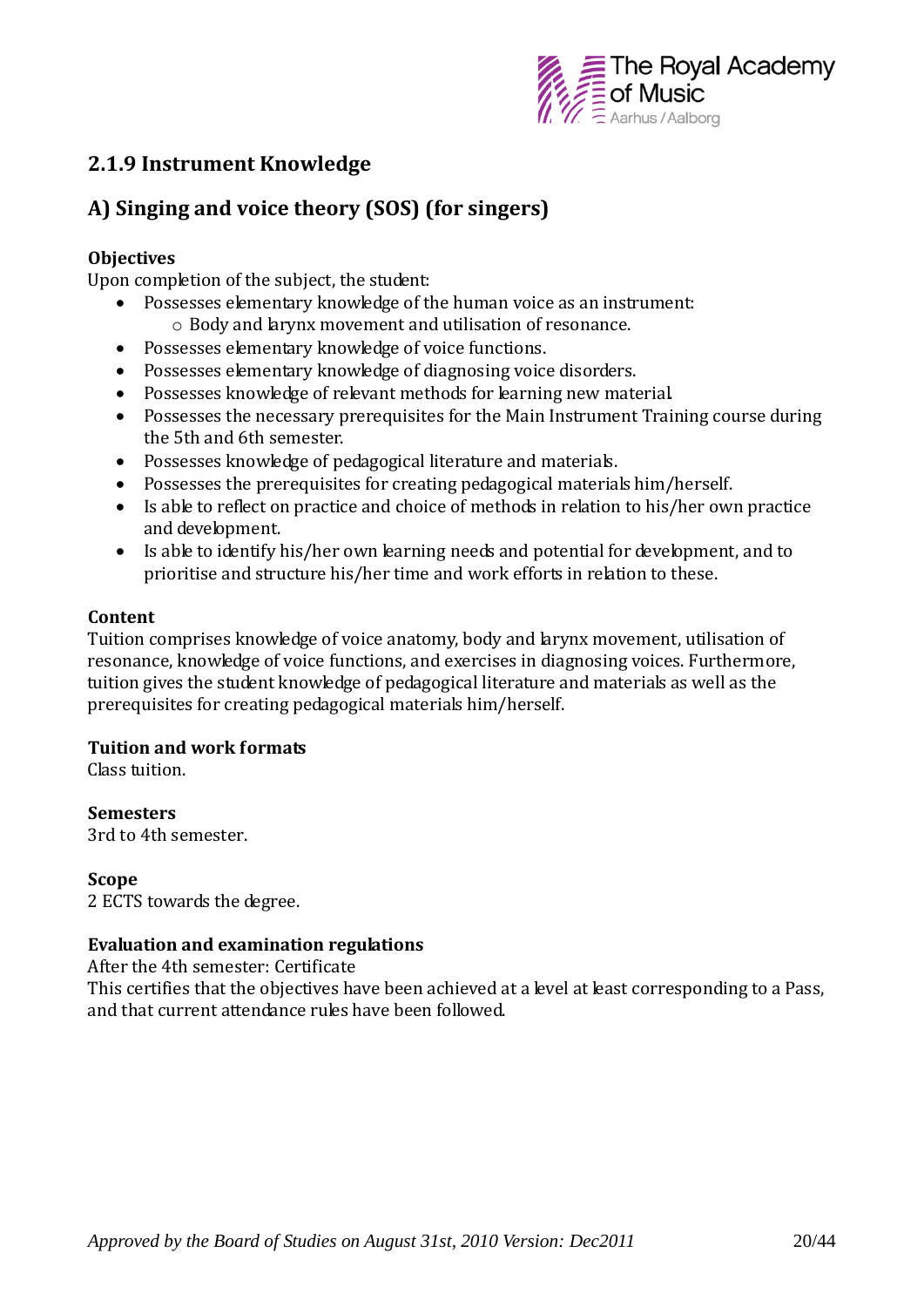

# **B) Instrument Knowledge (for instrumentalists)**

#### **Objectives**

Upon completion of the subject, the student:

- Possesses an elementary knowledge and understanding of various aspects of his/her main instrument:
	- o Knowledge of instrument construction.
	- o Knowledge of various playing techniques.
	- o Knowledge of relevant methods for learning new material.
- Is able to analyse his/her own posture and playing technique as well as those of others and is acquainted with tools for analysing and correcting these.
- Possesses the necessary prerequisites for the Main Instrument Training course during the 5th and 6th semester.
- Possesses knowledge of pedagogical literature and materials.
- Possesses the prerequisites for creating pedagogical materials him/herself.
- Is able to reflect on his/her own practice and development.
- Is able to identify his/her own learning needs and potential for development, and to prioritise and structure his/her time and work efforts in relation to these.

#### **Content**

Tuition provides the student with knowledge of instrument construction and instrumentspecific anatomical issues such as tension prevention, posture, fingering technique, blowing technique, etc., provides the student with knowledge of pedagogical literature and materials for the instruments in question, and gives the student the prerequisites for creating pedagogical materials him/herself.

Tuition is handled by one or more teachers within the following instrument areas: wind instruments, string and keyboard instruments, and drums and percussion.

#### **Tuition and work formats**

Class tuition.

**Semesters** 3rd to 4th semester.

#### **Scope**

2 ECTS towards the degree.

#### **Evaluation and examination regulations**

After the 4th semester: Certificate

This certifies that the objectives have been achieved at a level at least corresponding to a Pass, and that current attendance rules have been followed.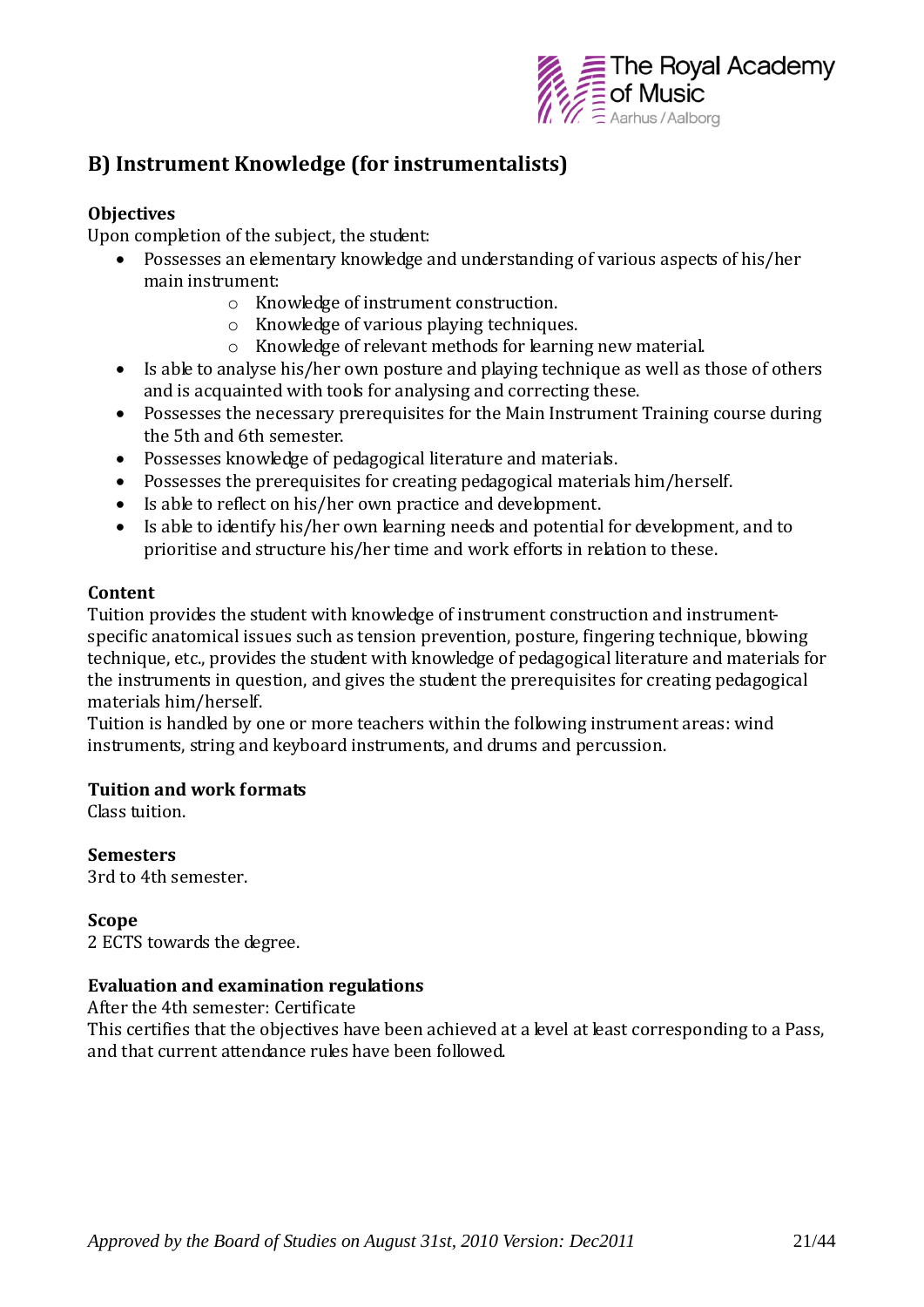

## **2.1.10 Body and Music**

#### **Objectives**

Upon completion of the subject, the student:

- Possesses elementary knowledge of body functions.
- Is able to perform and instruct pupils in practical exercises in relation to his/her own practice as well as working as a teacher.
- Possesses knowledge of relevant methods for learning new material.
- Is able to identify his/her own learning needs and potential for development, and to prioritise and structure his/her time and work efforts in relation to these.

#### **Content**

Body and Music tuition covers basic body anatomy and physiology with an emphasis on practical exercises that make the student aware of individual subjects such as the following: muscles, joints, and bones, warming-up, stretching and agility exercises, muscle and connective tissue training, breathing, the pelvic floor, posture correction, instrument handling, the interrelations between posture, grounding, and focusing, and disorders common to musicians and ways of preventing/treating them.

#### **Tuition and work formats**

Class tuition.

**Semesters** 1st semester.

**Scope** 1 ECTS towards the degree.

#### **Tuition and work formats**

Class tuition.

#### **Evaluation and examination regulations**

After the 1st semester: Certificate This certifies that the objectives have been achieved at a level at least corresponding to a Pass, and that current attendance rules have been followed.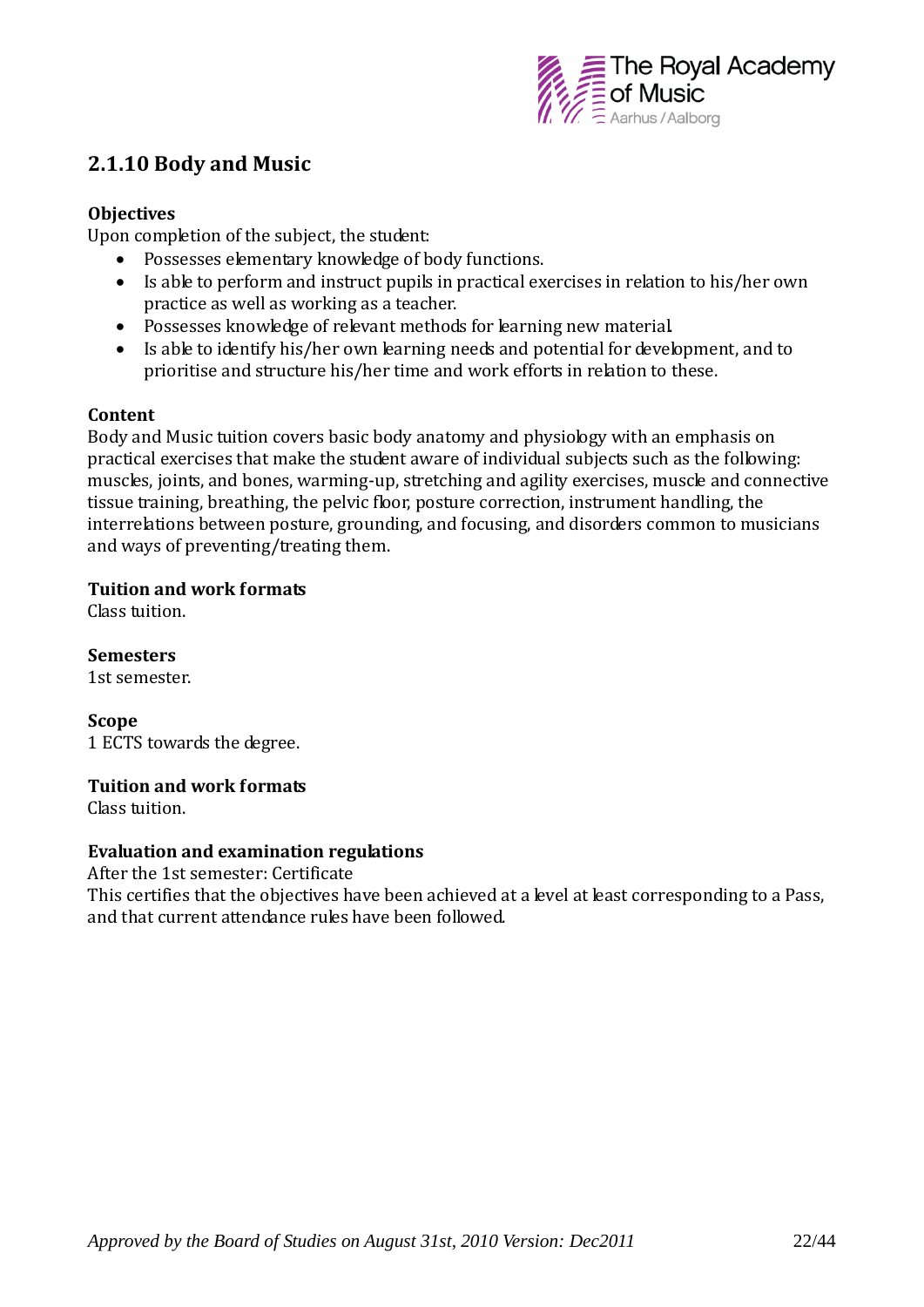

### **2.1.11 Feature weeks**

#### **Objectives**

Upon completion of the feature weeks, the student:

- Has developed his/her main instrument ensemble playing skills during three connected courses
- *and/or* has developed other skills, e.g. songwriting skills, within the same framework.
- Possesses an elementary knowledge of musical and technical practice within a section of rhythmic music chosen from the student's area of interest.
- Possesses knowledge of relevant methods for learning new material.
- Possesses musical and technical skills at a professional level.
- Is able to make relevant artistic choices and assessments.
- Can participate independently and constructively in various musical contexts.
- Is able to identify his/her own learning needs and potential for artistic development, and to prioritise and structure his/her time and work efforts in relation to these.

#### **Content**

Tuition may comprise work on sense of tempo, pulse, and subdivisions, period and form, dynamic effects, arrangement (prepared in advance or spontaneous), jam sessions, musical communication skills, improvisation and accompaniment, composition/songwriting, phrasing and interpretation, and learning by ear and scores.

The feature week is organised in such a way that the student has opportunities for working within one or two well-defined/specialised areas. The feature week is concluded with a concert performance.

#### **Tuition and work formats**

Class tuition.

#### **Semesters**

2nd, 4th, and 6th semester.

#### **Scope**

3 ECTS towards the degree.

#### **Evaluation and examination regulations**

After each semester: Certificate

This certifies that the objectives have been achieved at a level at least corresponding to a Pass, and that current attendance rules have been followed.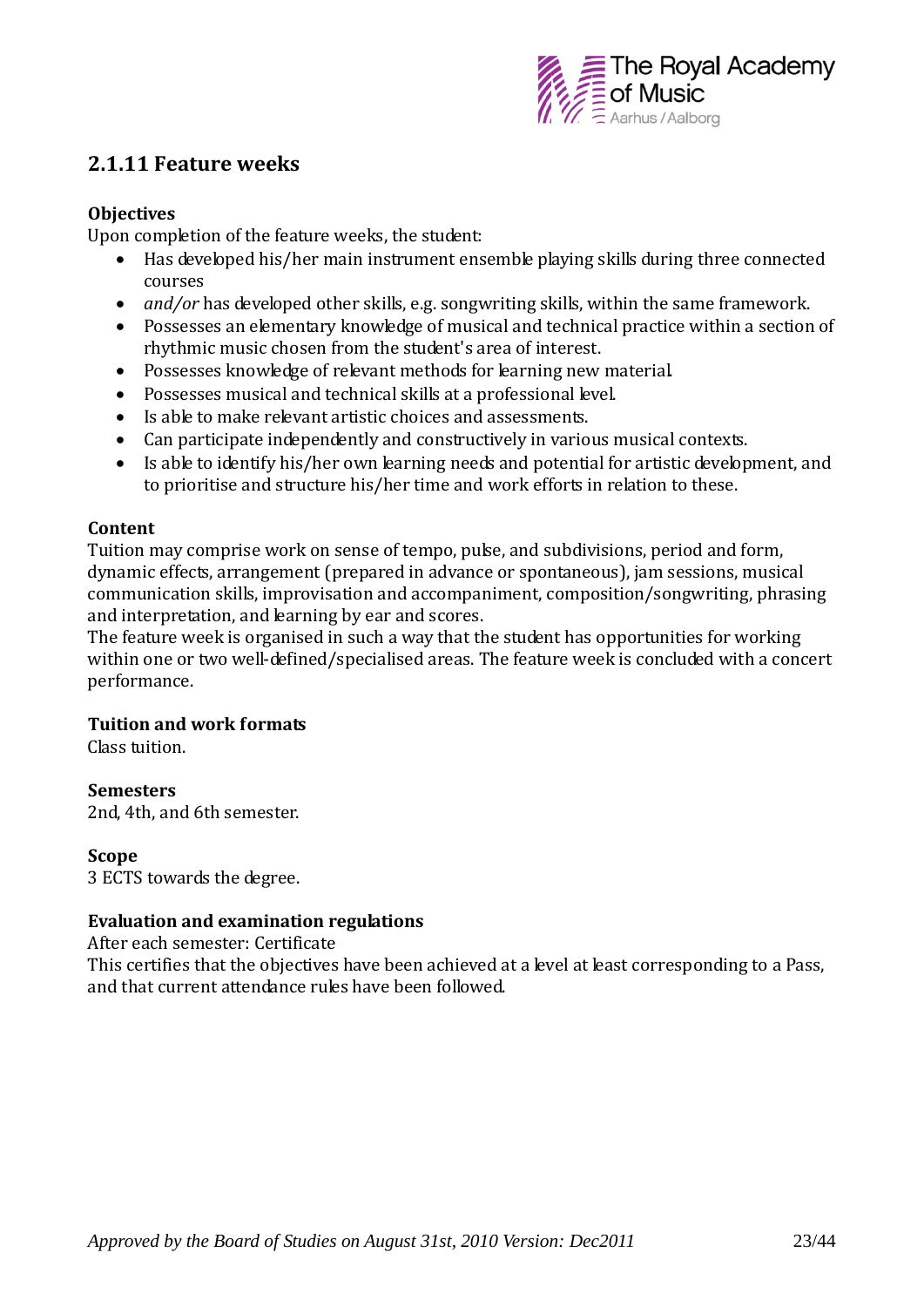

### **2.1.12 Courses**

#### **Objectives**

Upon completion of courses, the student:

 Possesses knowledge of a series of subjects chosen by the student him/herself that augment his/her degree course.

#### **Content**

Every year, the course committee organises a number of courses: Study courses, year courses, class courses, and possibly instrument-specific courses. The study courses may be executed during scheduled joint classes and elsewhere.

#### **Tuition and work formats**

Tuition format and organisation depends on the course content.

#### **Semesters**

1st to 6th semester.

#### **Scope**

No ECTS points. Tuition is an optional opportunity for the students.

#### **Evaluation and examination regulations**

None.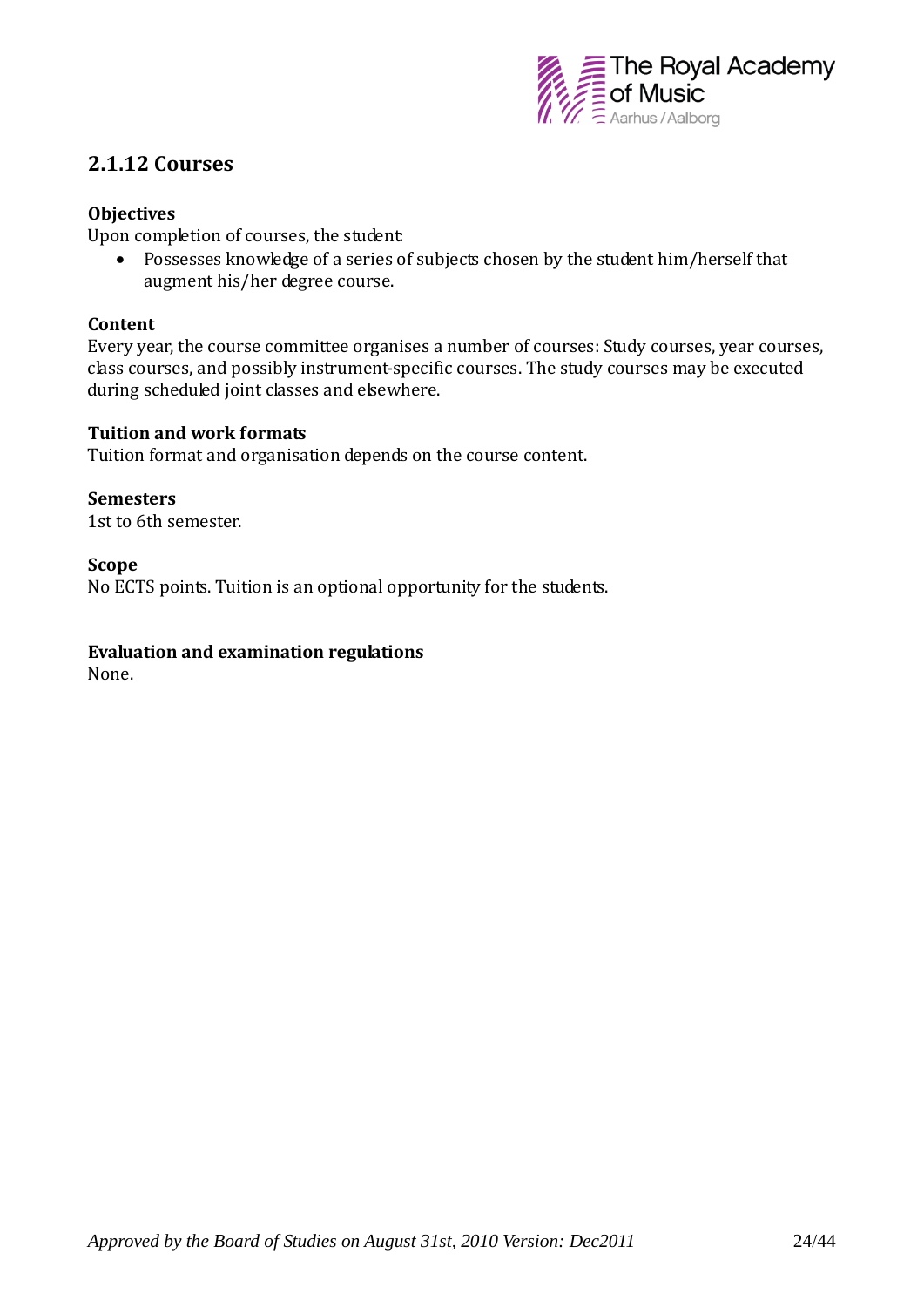

## **2.1.13 Optional lessons**

#### **Objectives**

Upon completion of the optional lessons, the student:

 Possesses knowledge of a series of subjects chosen by the student him/herself that augment his/her degree course.

#### **Content**

The student may apply for optional lessons to augment the degree course.

#### **Tuition and work formats**

Lessons in accordance with the application. May be class or one-to-one tuition.

# **Semesters**

1st to 6th semester.

#### **Scope**

No ECTS points. Tuition is an optional opportunity for the students.

#### **Evaluation and examination regulations**

None.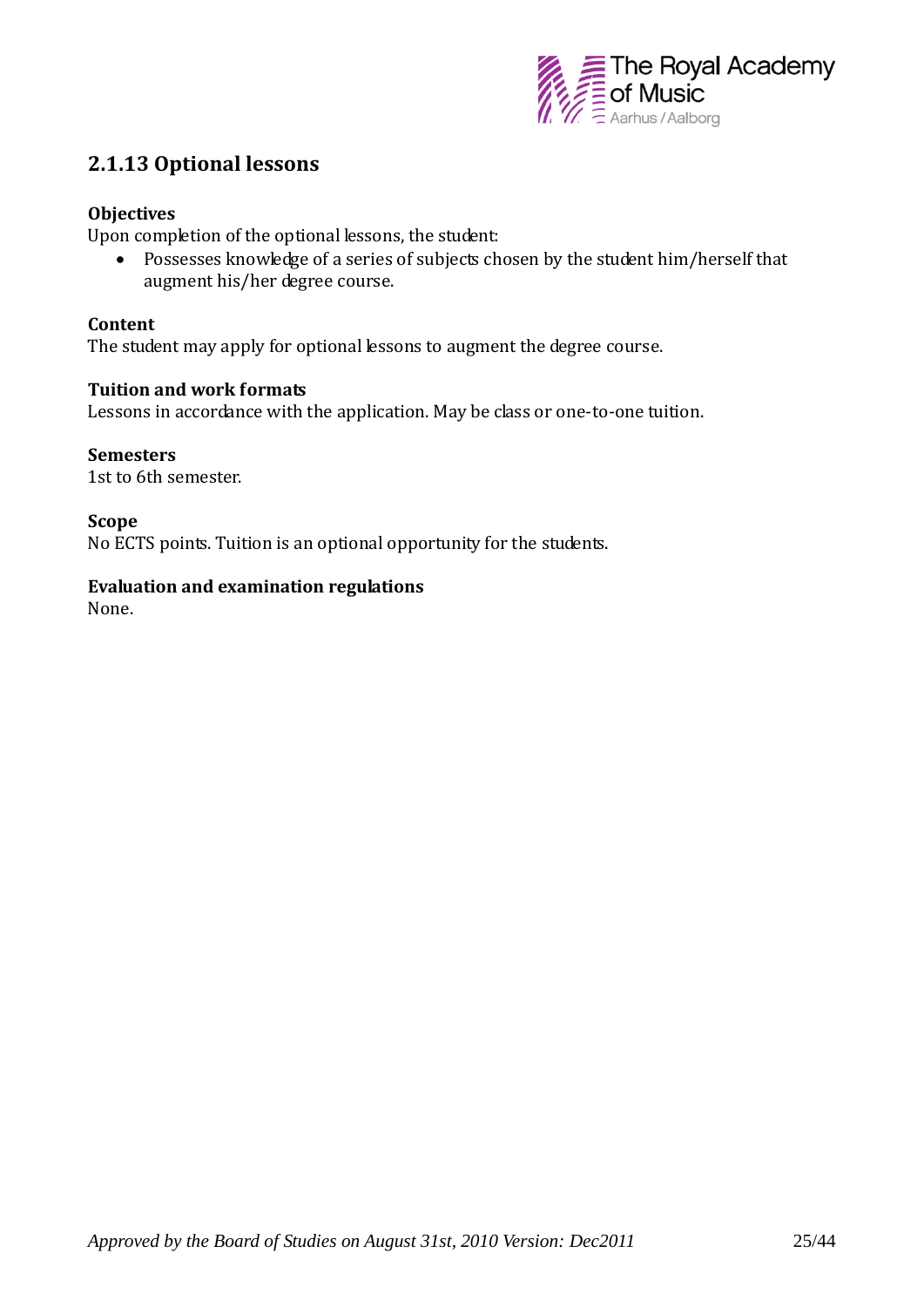

# **2.2 Pedagogics**

# **2.2.1 Education Theory**

#### **Objectives**

Upon completion of the subject, the student:

- Possesses an elementary knowledge of relevant pedagogical, didactic, and psychological theories, concepts, and methods.
- Is conversant with ethics and responsibilities in relation to the teaching/communication role.
- Is able to reflect on practice, goals, and choice of methods in relation to various teaching and communication situations.
- Is able to communicate verbally and musically with pupils and other non-specialists.
- Is able to acknowledge and handle pedagogical challenges in a creative, investigative, and analytical manner.
- Is able to identify his/her own learning needs and potential for artistic development in the field of pedagogics.
- Is able to prioritise and structure his/her time and work efforts in relation to organisation of teaching courses.

#### **Content**

Education Theory tuition comprises the following:

- Study and discussion of selected education theories and the views of man, society, and learning they embody.
- Discussion of pedagogical approaches and traditions within music.
- Study and discussion of various teacher and pupil roles.
- Study and discussion of theories of education and learning.
- Study and discussion of communication, organisation, and leadership styles.
- Study of the theoretical prerequisites for being able to plan, execute, and evaluate music teaching, including definition of goals, implementation and retention, course organisation, lesson preparation, self-evaluation, and peer evaluation (supervision).

Pedagogics draws upon anthropological, philosophical, psychological, and sociological discourses.

Part of the 3rd semester tuition may be based on cases and problems from the concurrent Music Direction Training.

#### **Tuition and work formats**

Class tuition.

Part of the 4th semester tuition takes the form of guidance in connection with folk high school training in cooperation with the teachers involved. A training report is prepared and evaluated in this context.

Part of the 5th semester tuition takes the form of individual guidance in connection with preparations for the examination assignment (synopsis).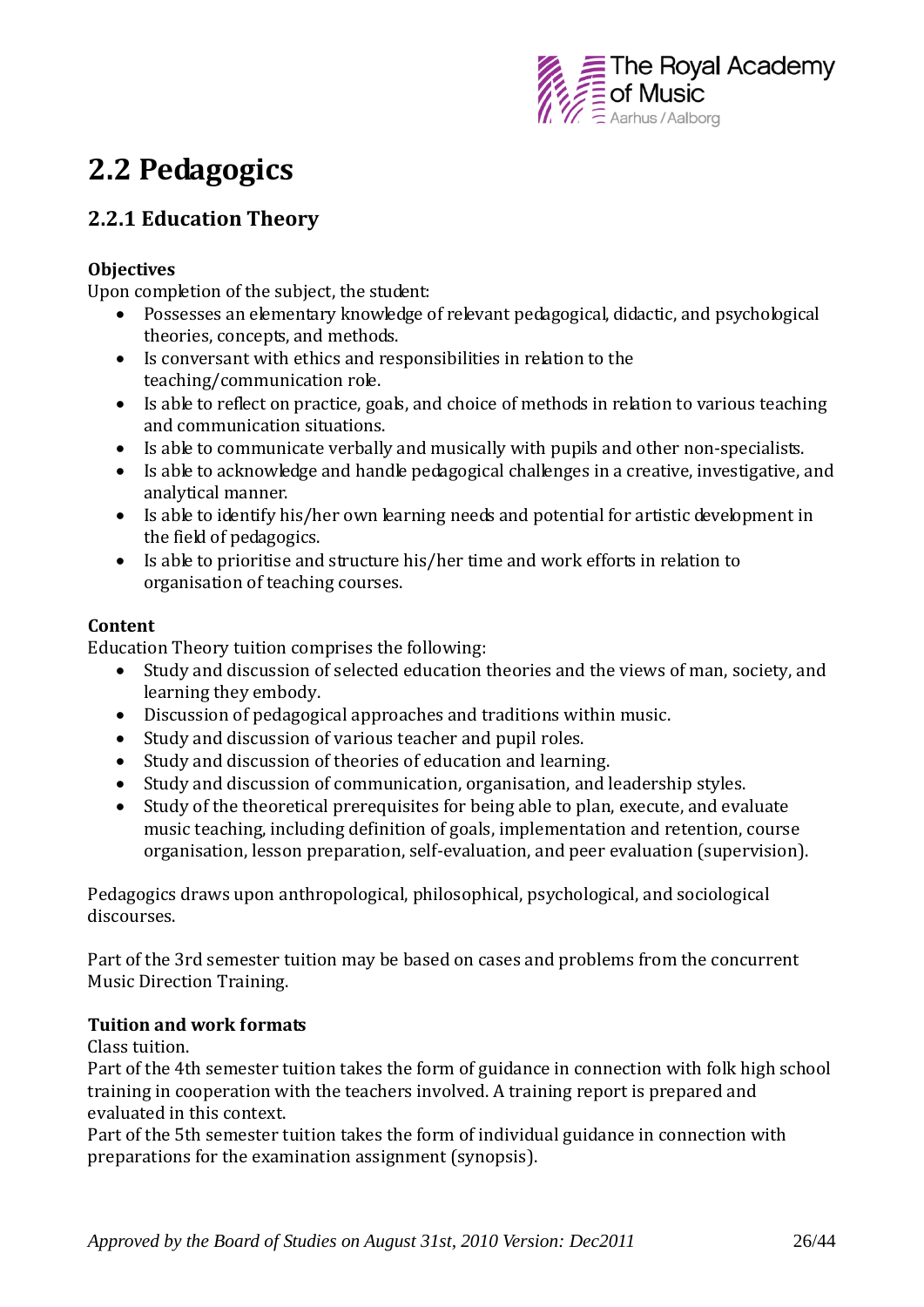

Interaction with Main Instrument Training is presupposed.

#### **Semesters**

3rd to 5th semester.

#### **Scope**

7 ECTS towards the degree.

#### **Evaluation and examination regulations**

After the 5th semester: Examination *Examination content and materials:*  Oral presentation based on the synopsis, approx. 20 minutes. The student hands in a subject synopsis containing a problem approved by the teacher. Interview guided by the teacher. *Examination format:*  Synopsis and oral examination. Synopsis scope: 4 to 6 pages. Duration of oral examination including interview: 40 minutes. The deadline for handing in the synopsis is communicated by the studies office. *Marking and evaluation:* Internal marking. Grade. The assessment must reflect to what extent the objectives have been achieved.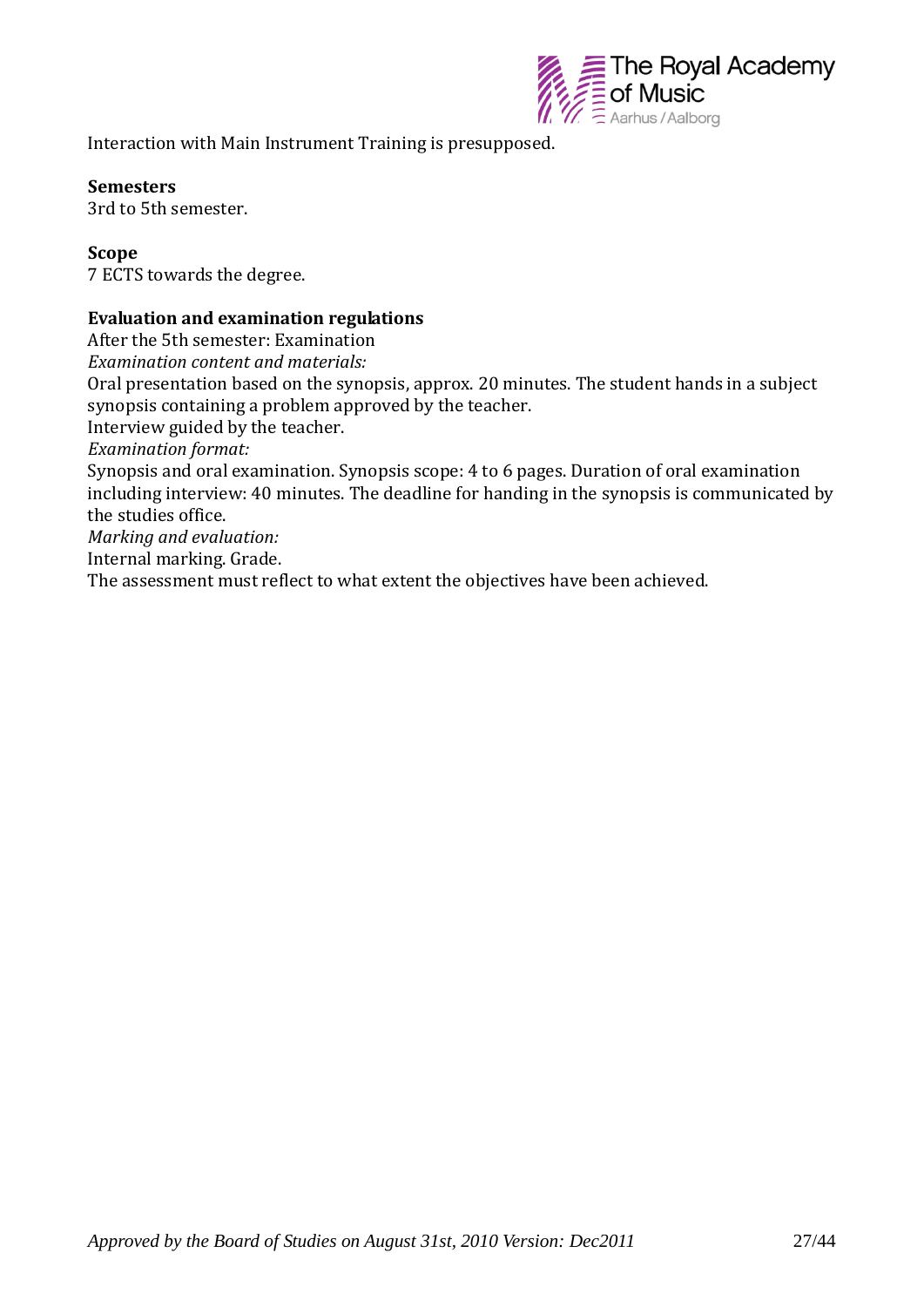

### **2.2.2 Main Instrument Pedagogics**

#### **Objectives**

Upon completion of the Main Instrument Pedagogics subject, the student:

- Is conversant with ethics and responsibilities in relation to the teaching/communication role.
- Is able to reflect on practice and choice of methods in relation to various teaching and communication situations.
- Possesses elementary tuition skills.
- Is able to use a diverse pedagogical and methodical repertoire founded in knowledge.
- Is able to organise progressive pedagogical courses.
- Is able to plan and manage learning processes independently.
- Is able to communicate verbally and musically with pupils and other non-specialists.
- Is able to acknowledge and handle pedagogical challenges in a creative, investigative, and analytical manner.
- Is able to cooperate with pupils, other non-specialists, and peers.
- Is able to identify his/her own learning needs and potential for artistic development in the field of pedagogics, and to prioritise and structure his/her time and work efforts in relation to organisation of teaching courses.
- Possesses the required instrumental and musical skills at a level that facilitates effortless communication of material.

#### **Content**

In connection with the training examination (5th to 6th semester): In consultation with the Main Instrument Pedagogics teacher, the student carries out a tuition course of a least 18 lessons (to be divided equally over the two semesters) with a solo pupil or a class. During the training course, teaching methods and pedagogics are covered with a view to preparing a relevant and progressively sorted teaching repertoire for use during the course. The student is in charge of acquiring practice pupils in consultation with the teacher.

In connection with folk high school training during the 4th semester, the student is expected to teach in ensemble contexts (clinics, workshops, or similar) for at least 2 x 1.5 hours. This course is to be described in a 1-page appendix to the folk high school report, to be read and commented by the Education Theory teacher.\*

#### **Tuition and work formats**

Tuition takes the form of regular guidance in connection with the training course.

#### **Semesters**

5th to 6th semester. \*4th semester: Folk high school training

Scope: 8 ECTS towards the degree.

#### **Evaluation and examination regulations**

After the 6th semester: Examination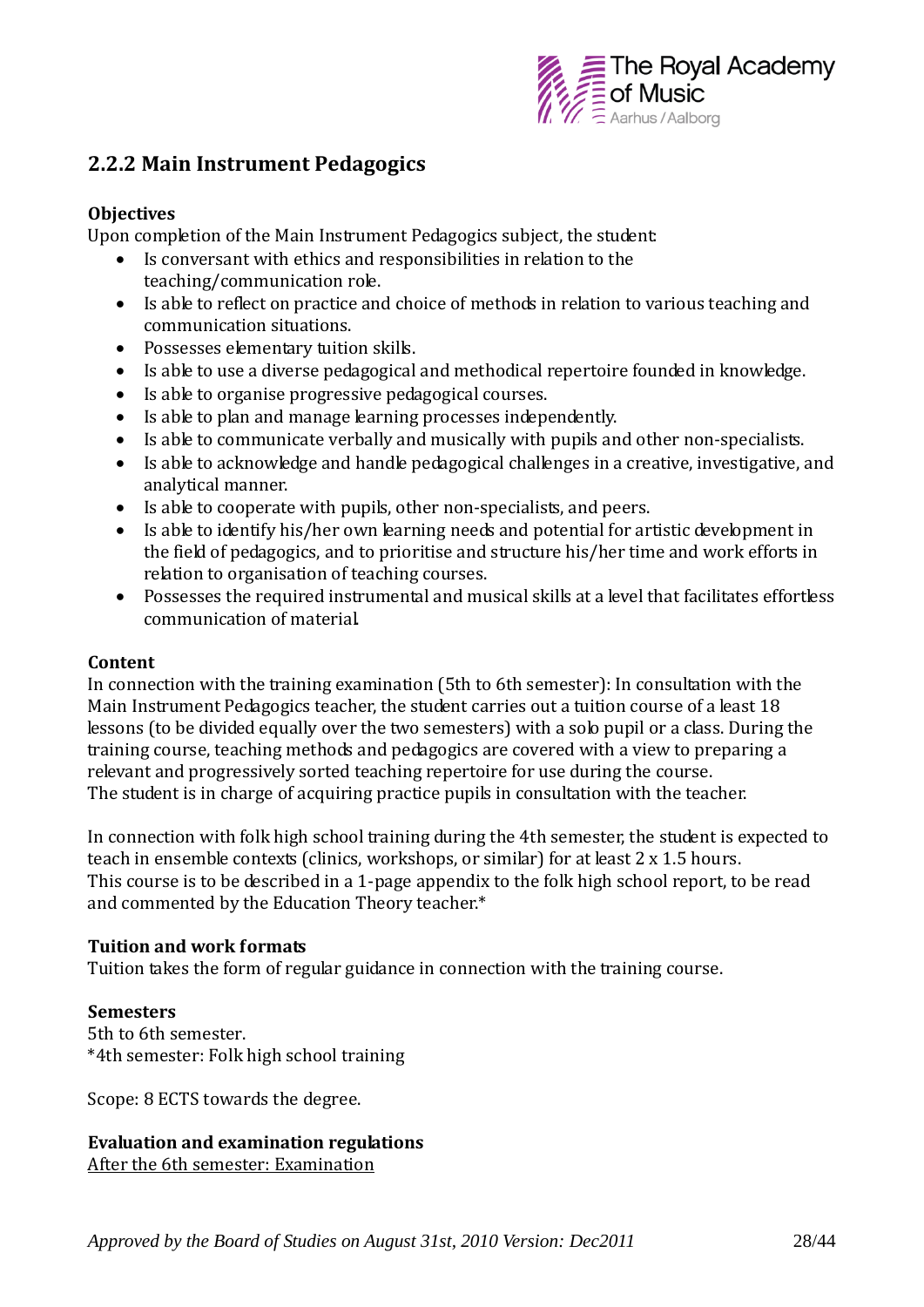

Examination content:

- 30 minute tuition demonstration (40 minutes for classes).
- Interview. After the tuition demonstration, the student comments on the training course and the lesson and answers questions from the examiners.
- Written report. The report must contain the following:
	- o A description of the training course.
	- o Pupil descriptions.
	- o A description of the objective.
	- o A description of one or more selected lessons.
	- o An evaluation of the course.
	- o A list of titles covered (annex).
	- o Examples of teaching materials (annex).

Examination format:

Practical test and written report. Duration of the practical test including interview: 45 minutes (55 minutes for classes). Scope of the written report: 5 to 8 pages (+ annexes and appendices on main instrument tuition).

The deadline for handing in the report is communicated by the studies office.

Marking and evaluation:

External marking. Grade.

The assessment must reflect to what extent the objectives have been achieved.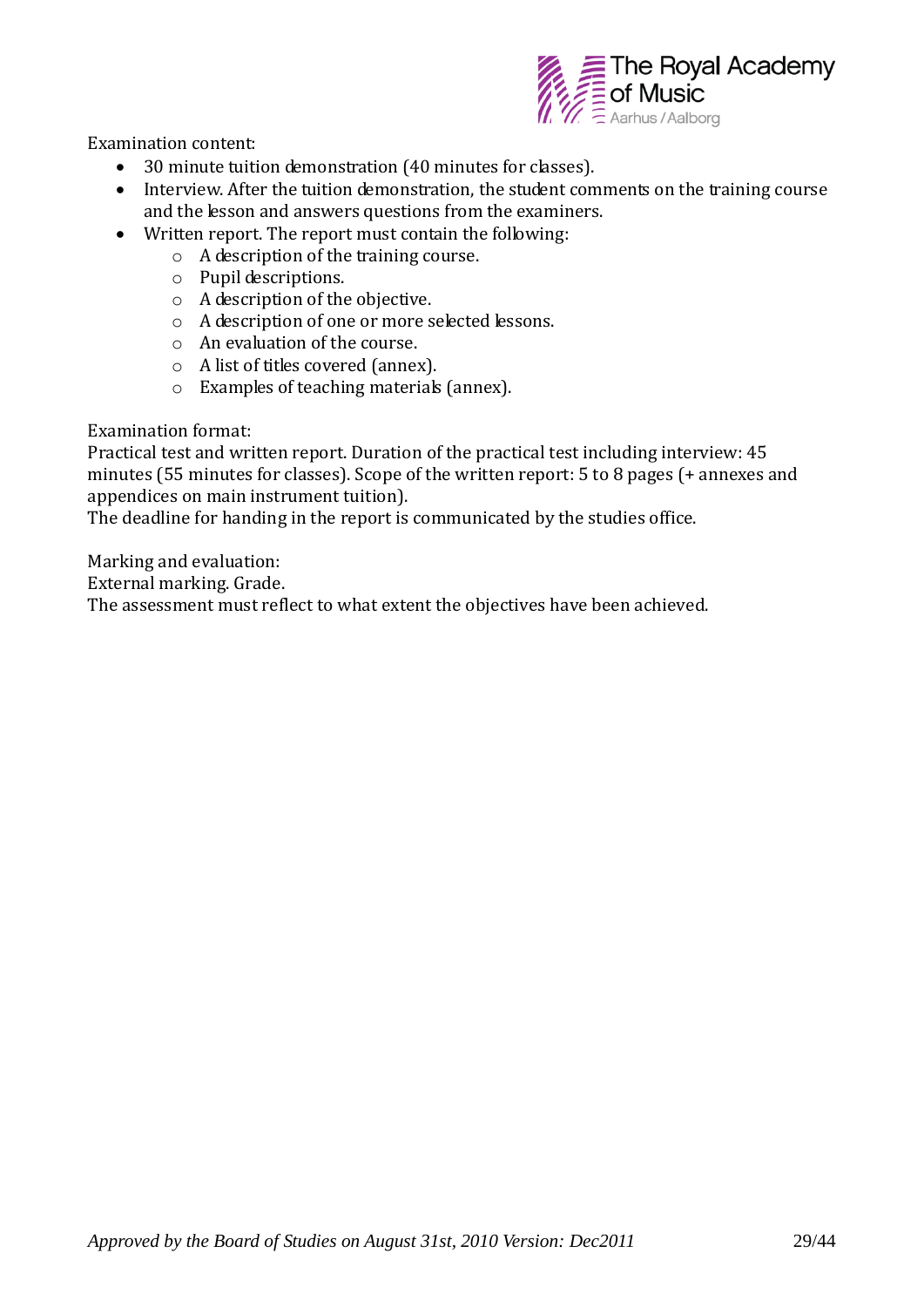

# **2.2.3 Music Direction Training**

#### **Objectives**

Upon completion of the subject, the student:

- Is able to direct and communicate in a broad range of musical situations, from own bands to groups of pupils. This includes using his/her own musicianship to motivate and inspire in all phases of creative musical courses (e.g. introduction, instruction, improvisation, and composition).
- Is able to reflect on practice and choice of methods in relation to his/her own pedagogical practice.
- Has acquired and is able to use technical and musical skills and forms of expression within a wide diversity of rhythmic music styles.
- Is able to make pedagogical choices and assessments in relation to music.
- Is able to communicate various forms of musical and artistic expression in a way that is relevant for a given target audience.
- Is able to acknowledge and handle artistic and pedagogical challenges in a creative, investigative, and analytical manner.
- Is able to identify his/her own learning needs and potential for artistic development in the field of music direction, and to prioritise and structure his/her time and work efforts.

#### **Content**

Refer to the "Music Direction" content description.

During the training courses, the student works unassisted on music direction in different contexts, from own band to groups of pupils.

#### 2nd semester

"Band leader": Tuition comprises communication of material chosen by the student to a band consisting of fellow students from the class, possibly also the student's own band. Work is done on arrangement and learning methods, improvisation and composition, and knowledge of rhythm section instruments and their interrelationships.

#### 3rd semester

Brief training courses with relevant ensemble playing classes in relation to the subjects taught (high school students, choirs, wind instrument ensembles, big bands, folk high schools, boarding schools, etc.).

#### 4th semester

Folk high school training. Together with the class teacher and the Education Theory teacher, the students organise the following: Preparations for folk high school training in class, folk high school training (q.v.), evaluation of folk high school training and preparation for report writing with the pedagogics teacher (in class), and evaluation of the report with the pedagogics teacher (in class).

Training takes place at a folk high school or similar institution with the students lodging at the institution. Over a 2 week period, the students teach ensemble playing in groups of 2 to 3. Additionally, main instrument tuition (see Main Instrument Pedagogics) and other tuition may be offered on the students' initiative. Finally, the students are expected to play some sort of concert at the institution.

Training is prepared and evaluated in Music Direction and Education Theory classes.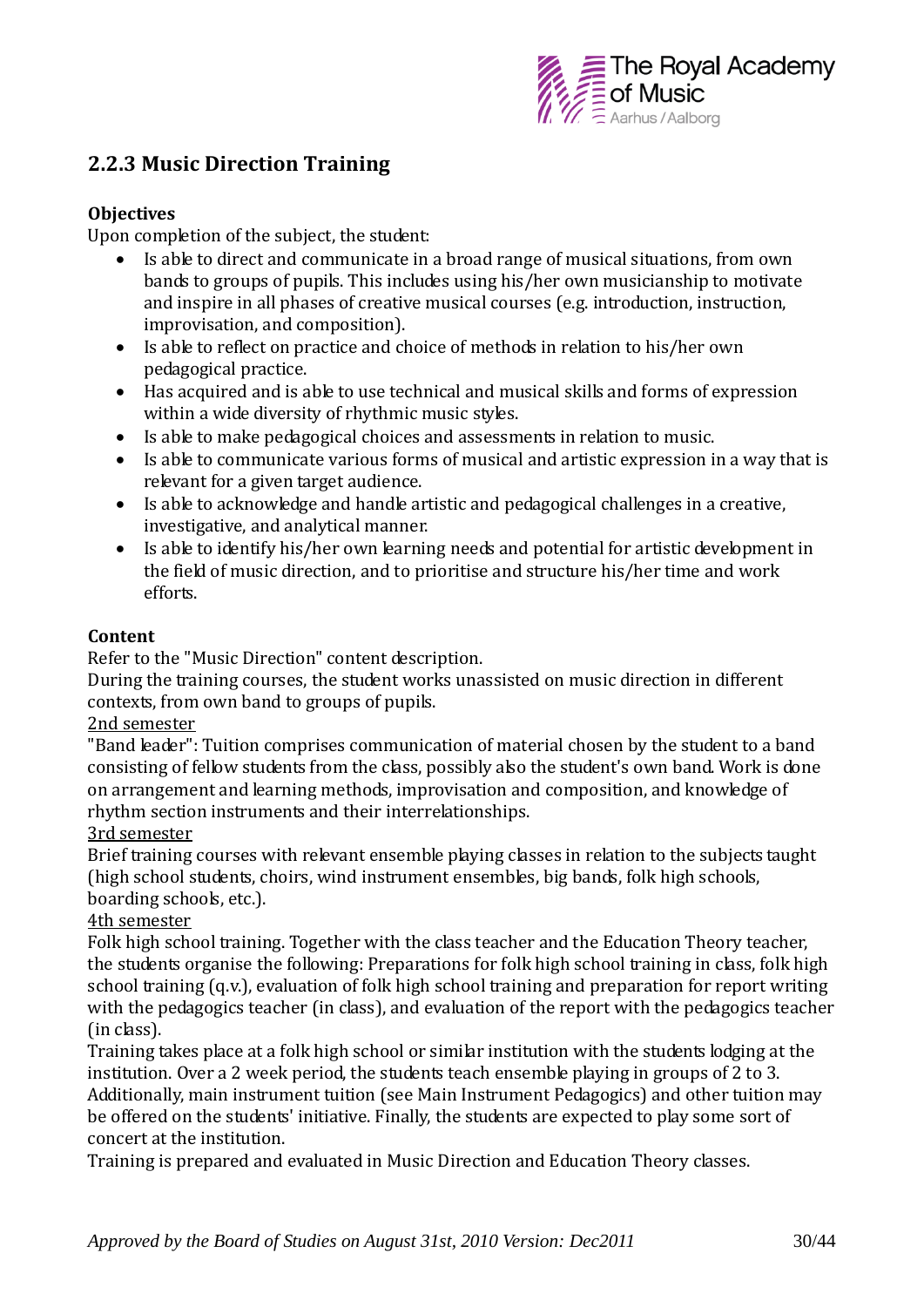

The students are also guided by a teacher at the institution in question. This is rounded off with a thorough evaluation.

After training, the student prepares a report. The report (5 to 8 pages) must be written individually, and two copies are to be handed in at the studies office by 14 days after the conclusion of the training course. Subsequently, the report is studied in Music Direction and Education Theory classes.

#### 5th and 6th semester:

In consultation with the teacher, the student selects a relevant training class (ensemble playing class, choir, wind instrument ensemble, etc.) and organises the training himself/herself. Alone or in cooperation with a fellow student, the student executes a tuition course in which the student (and, if applicable, the fellow student) acts as teacher of a relevant training class (ensemble playing class, choir, wind instrument ensemble, etc.) for at least 10 lessons (per student) lasting at least 50 minutes each.

#### **Tuition and work formats**

Tuition takes the form of guidance, individually and in groups.

#### **Semesters**

\*4th and 5th/6th semester.\*\*

#### **Scope**

9 ECTS towards the degree.

#### **Evaluation and examination regulations**

After the 5th/6th semester\*: Examination (identical to the Music Direction examination) *Examination content:*

- Tuition demonstration in a 45 minute class.
- Interview. After the tuition demonstration, the student comments on the training course and the lesson and answers questions from the examiners.
- Written report. The report (5 to 8 pages excluding annexes) must include the following:
	- o An introduction including general views of the subject based on personal experience.
	- o A description of the training course.
	- o Pupil descriptions.
	- o A description of the objective.
	- o A description of one or more selected lessons.
	- o An evaluation of the course.
	- o Annexes: A list of materials taught and material examples.

The report is to be handed in by the date announced by the studies office but no later than 14 days before the examination.

*Examination format:*

Practical test and written report. Duration of the practical test including interview: 60 minutes.

*Marking and evaluation:* 

External marking. One overall grade.

The assessment must reflect to what extent the course objectives have been achieved.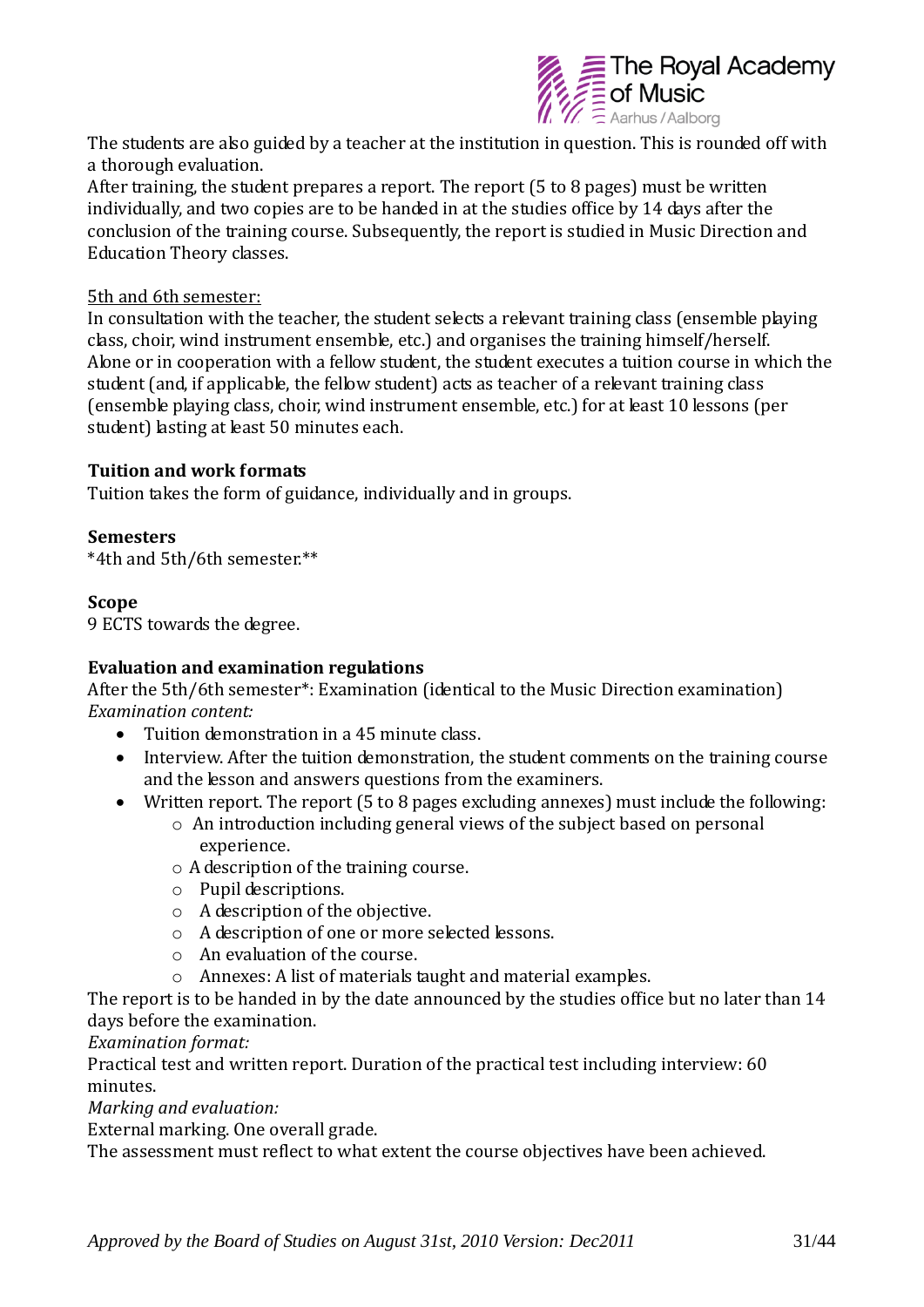

\* For optional training courses involving 10th grade music classes, the students are to perform training during the 6th semester with examination in March/April.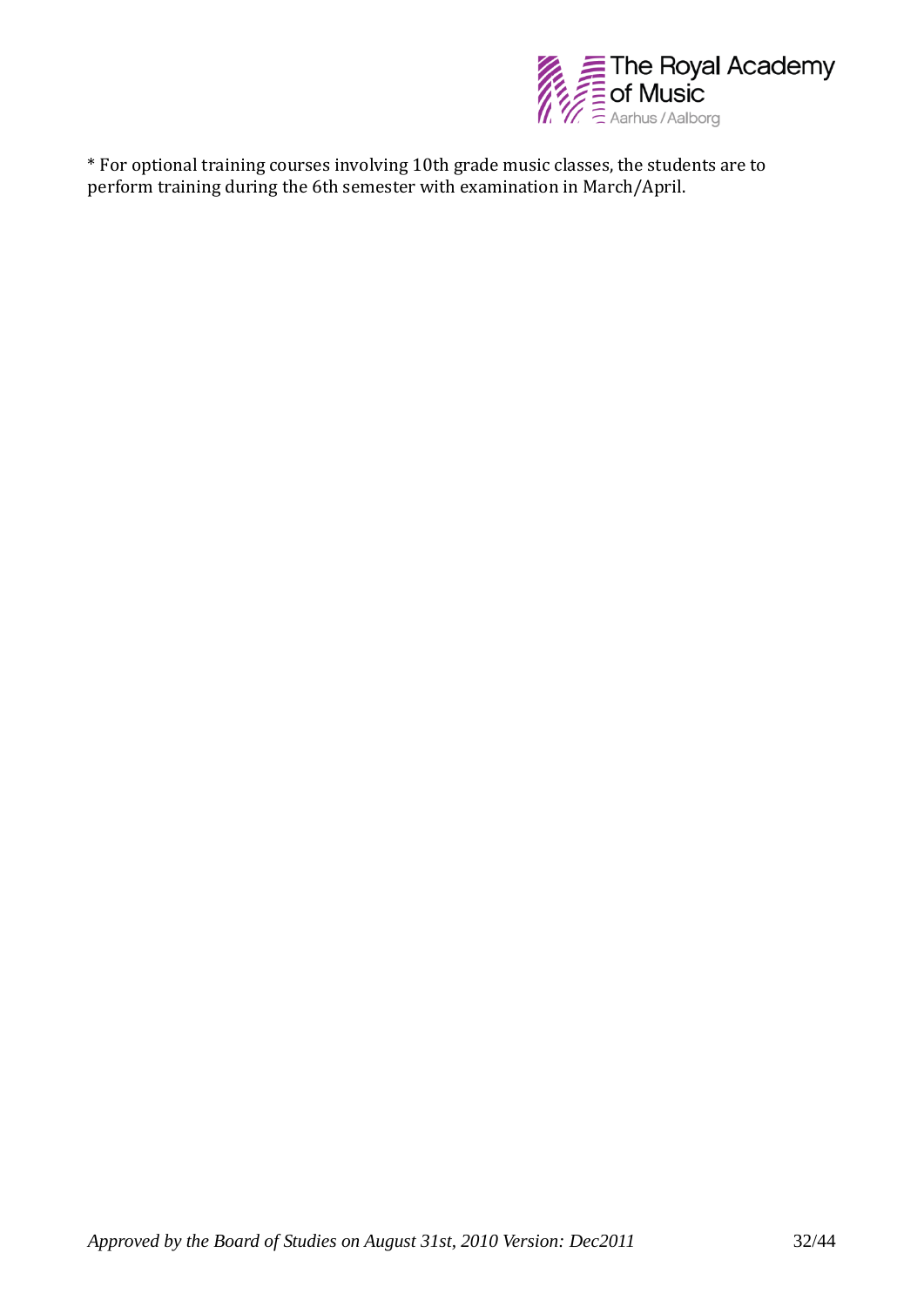

## **2.2.4 Observation Training**

#### **Objectives**

Upon completion of Observation Training, the student:

- Possesses elementary knowledge of relevant pedagogical methods relating to music.
- Possesses elementary knowledge of the music education job market.
- Is conversant with ethics and responsibilities in relation to the teaching/communication role.
- Is able to reflect on practice and choice of methods in relation to various teaching and communication situations.

#### **Content**

The subject includes preparation, execution, and post-processing of observation training. Introduction to the diverse music education job market and relevant pedagogical traditions and cultures in music. Presentation on report authoring.

The training sites must reflect the diversity of the music business and include examples of workplaces relevant for the individual courses.

Conference classes are given. The training site teachers are to be included in these. The student prepares a brief, individual observation training report that is to be handed in 14 days after the training. Report scope: 3 pages.

The report forms the foundation of training post-processing.

#### **Tuition and work formats**

Class tuition

Observation training is organised by a training coordinator in consultation with subject teachers.

#### **Semesters**

2nd semester. Observation training itself lasts one week.

#### **Scope**

3 ECTS towards the degree.

#### **Evaluation and examination regulations**

After the 2nd semester: Certificate

This certifies that the objectives have been achieved at a level at least corresponding to a Pass, and that current attendance rules have been followed.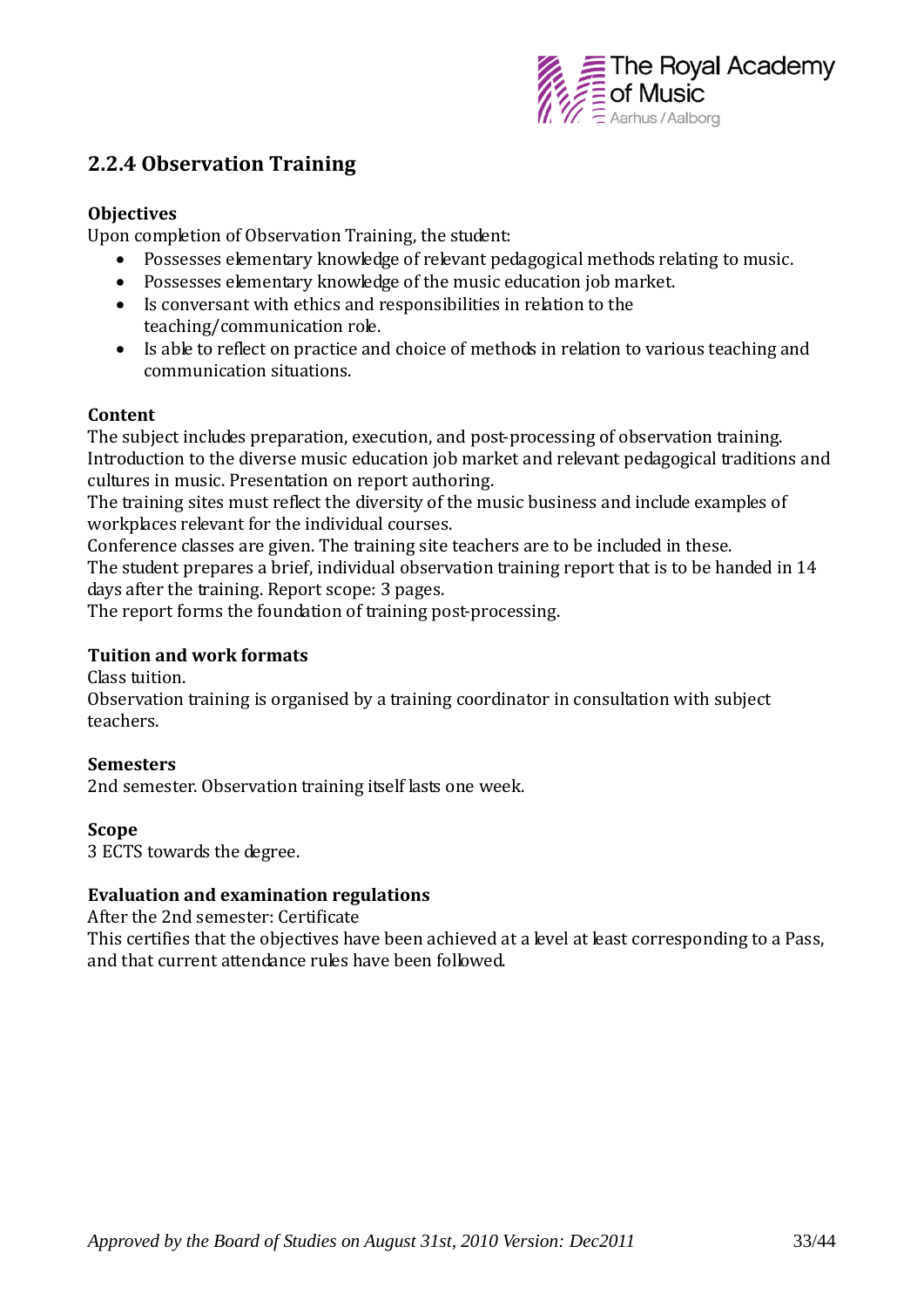

# **2.3 General studies**

# **2.3.1 Music Theory**

#### **Objectives**

Upon completion of the Music Theory subject, the student:

- Possesses knowledge of the elementary theoretical foundations of rhythmic music that can be applied in practice in support of his/her work as a musician and teacher.
- Understands and is able to reflect on general terms and concepts of music theory that are used domestically and abroad.
- Is capable of written and oral communication to peers and non-specialists.
- Is able to acknowledge and handle music theory challenges in an investigative and analytical manner.
- Is capable of participating in musical interaction and cross-disciplinary cooperation based on knowledge of music theory.
- Is able to identify his/her own learning needs in the music theory field.

#### **Content**

1st semester:

Tuition covers the figuration system and chord notation, note notation/preparation of lead sheets, rhythm notation, chord scales and extensions, elementary functional harmonic analysis, and elementary functional harmonisation/reharmonisation.

Tuition centres on handing in 6 to 7 written assignments, to be marked and approved by the teacher.

2nd and 3rd semester:

Elementary level:

Tuition covers elementary music analysis, form, elementary theory of improvisation, strategies for practising improvisation, elementary scale and chord theory, elementary harmonisation and reharmonisation, systems for harmonic analysis including figuration, elementary voice leading and voicing principles, notation, and rhythm.

Advanced level:

Tuition covers music analysis, form, theory of improvisation (including analyses of solos), strategies for practising improvisation, scale and chord theory, harmonisation and reharmonisation, systems for harmonic analysis including figuration, voice leading principles for vocals/instruments, voicing and chording principles, notation, and rhythm. Applies to both levels:

Tuition centres on handing in 6 to 7 written assignments per semester, to be marked and approved by the teacher.

### **Tuition and work formats**

Class tuition. From the 2nd semester, classes are divided by skill level: Elementary level and advanced level.

The choice between elementary level and advanced level is made in consultation with the teacher.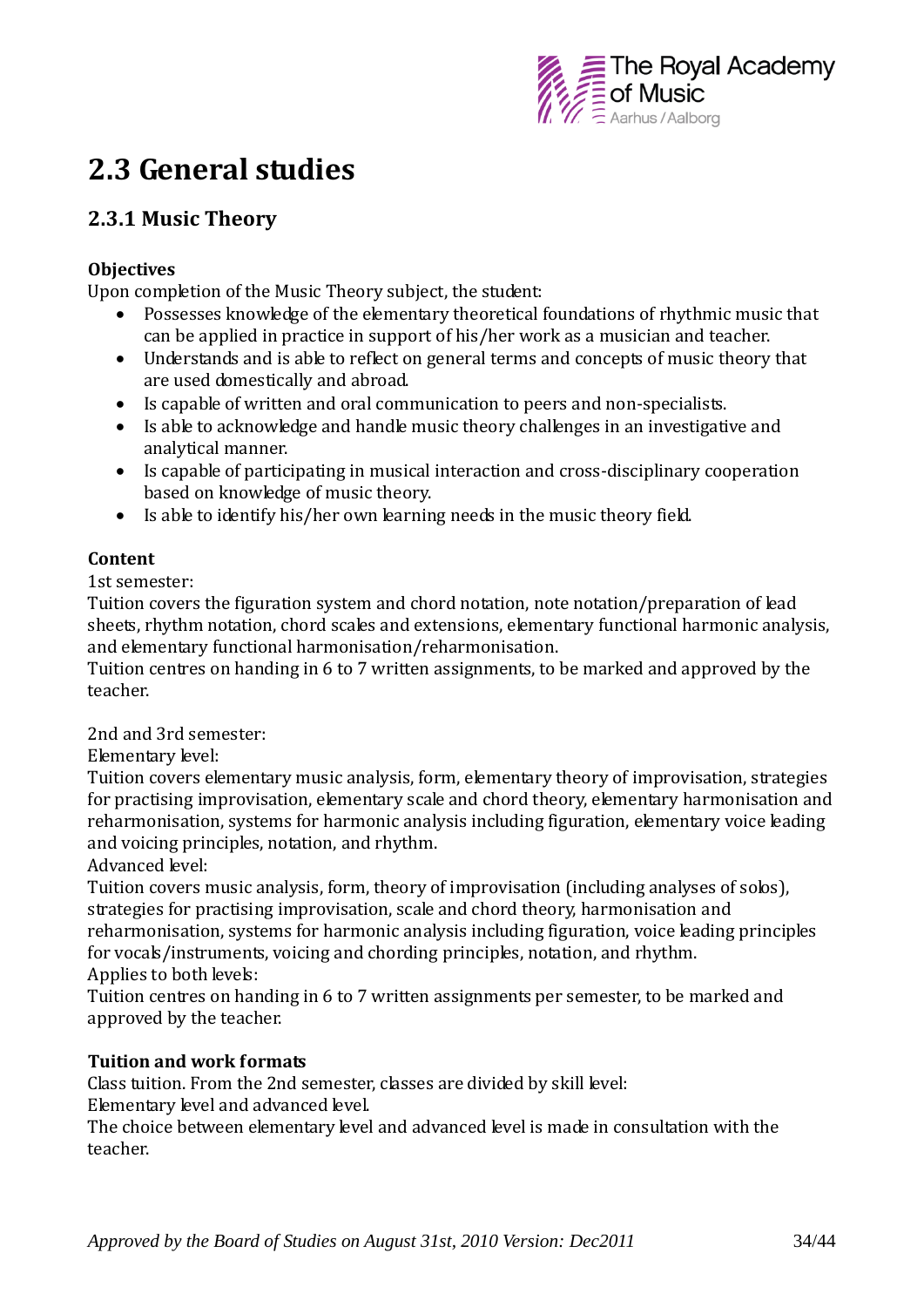

#### **Semesters**

1st to 3rd semester.

#### **Scope**

9 ECTS towards the degree.

#### **Evaluation and examination regulations**

After the 3rd semester: Examination

*Examination content:*

- Written examination. 4 to 6 minor assignments that test the student's elementary level skills within a selection of the following subject areas:
	- o Harmonic analysis
	- o Chord scales
	- o Figuration
	- o Harmonisation/reharmonisation
	- o General voice leading and chording principles
	- o Theory of improvisation
	- o Notation

*Examination format:*

Written proctored examination. 4 hours are allowed for completing the test in a room with a piano.

*Marking and evaluation:* 

Internal marking. Grade.

The assessment must reflect to what extent the objectives have been achieved.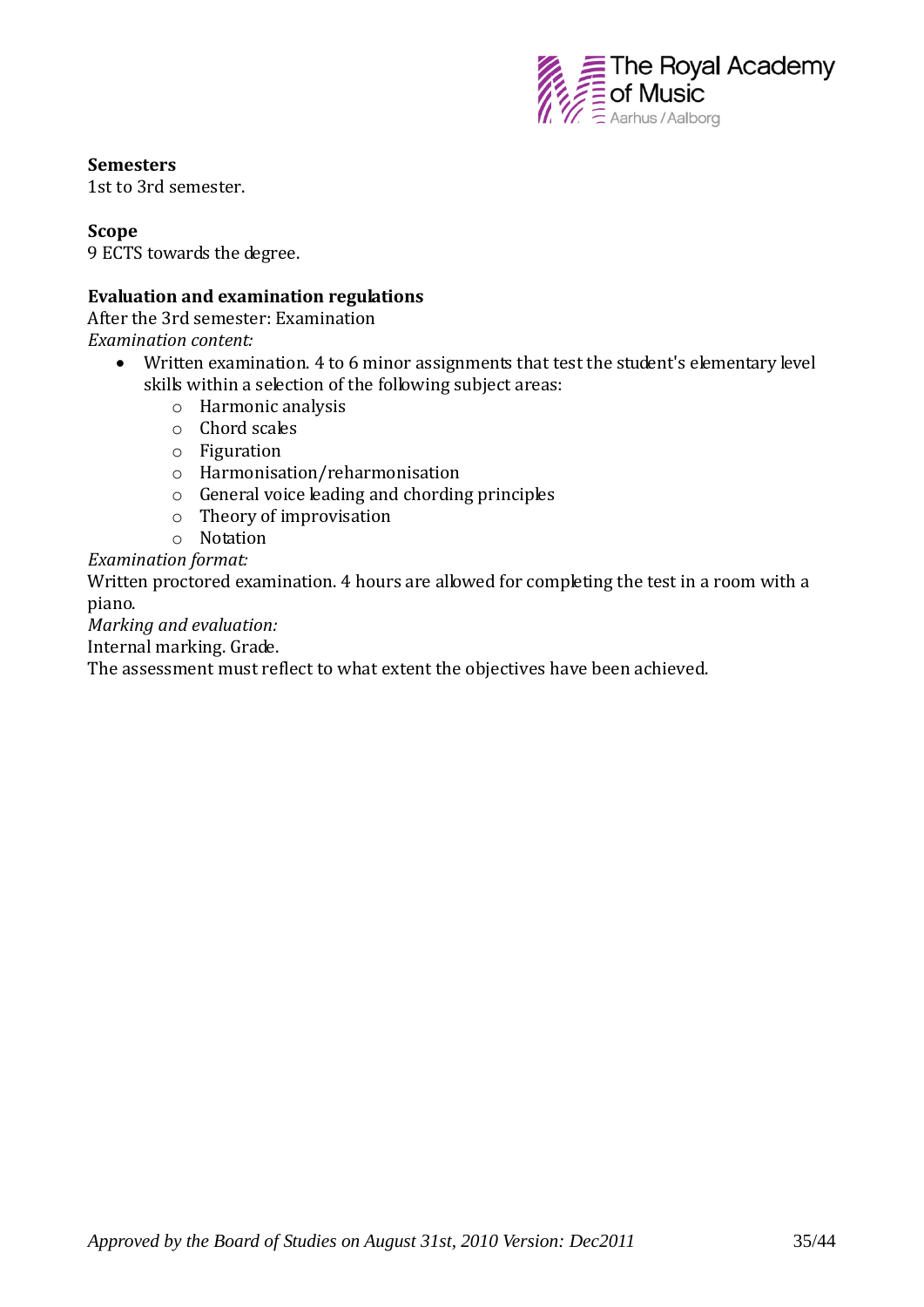

## **2.3.2 Music History**

#### **Objectives**

Upon completion of the subject, the student:

- Possesses elementary knowledge of important styles in the history of rhythmic music.
- Understands and is able to reflect on general terms and concepts of music history that are used domestically and abroad.
- Is able to apply various critical and analytical approaches to music and musical practice.
- Is able to search for and acquire relevant information.
- Is capable of written and oral communication to peers and non-specialists.
- Is able to acknowledge and handle music history challenges in an investigative and analytical manner.
- Is capable of participating in musical interaction and cross-disciplinary cooperation based on knowledge of music history.
- Is able to identify his/her own learning needs in the music history field.

#### **Content**

Based on a culture-historical, societal, and sociological perspective, important periods and styles in the history of rhythmic music are covered. Examples of other musical cultures and styles as well as other forms of cultural expression are included to illustrate various development trends in music. Emphasis is placed on the following: auditory analysis in a historical perspective, knowledge of styles, overview of the "roots", differences, and interrelations between contemporary styles, and various musical parameters.

Tuition takes the form of lectures and discussions utilising music examples (records, CDs, video), written and oral sources, and to a certain extent written music. Long, chronologically ordered courses are supplemented by subjects with a more thematic approach.

#### **Tuition and work formats**

Class tuition.

**Semesters** 3rd to 5th semester.

#### **Scope**

3 ECTS towards the degree.

#### **Evaluation and examination regulations**

After the 5th semester: Examination *Examination content:* 

The student may choose between the following two options:

- A. Oral presentation based on a synopsis.
	- o The student describes a problem that is relevant to the subject and has been approved by the teacher. A 4 to 6 page synopsis forms the foundations of an oral presentation of the subject lasting approx. 30 minutes. The synopsis and oral presentation form the foundations of an interview. Total duration of presentation and interview: 40 minutes.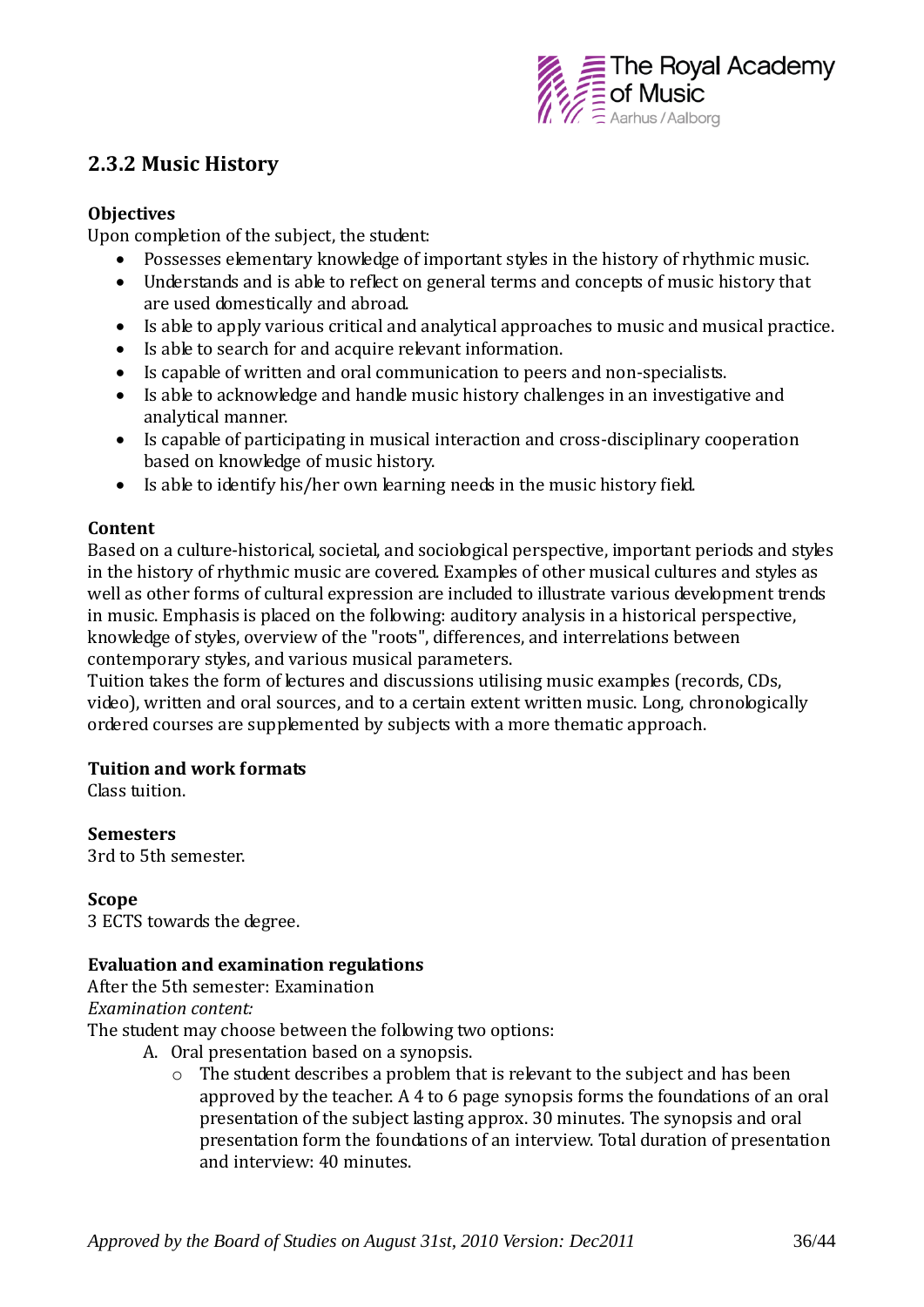

- B. Interview based on a written assignment
	- o The student describes a subject from music history that has been approved by the teacher. The scope of the assignment is 10 to 15 pages. The assignment forms the foundations of an interview. Duration: 25 minutes.

*Examination format:* 

Synopsis and oral examination or written assignment and oral examination. Duration: 50 or 45 minutes, respectively. Synopsis or assignment to be handed in by January 8th.

*Marking and evaluation:* 

Internal marking. Grade.

The assessment must reflect to what extent the objectives have been achieved.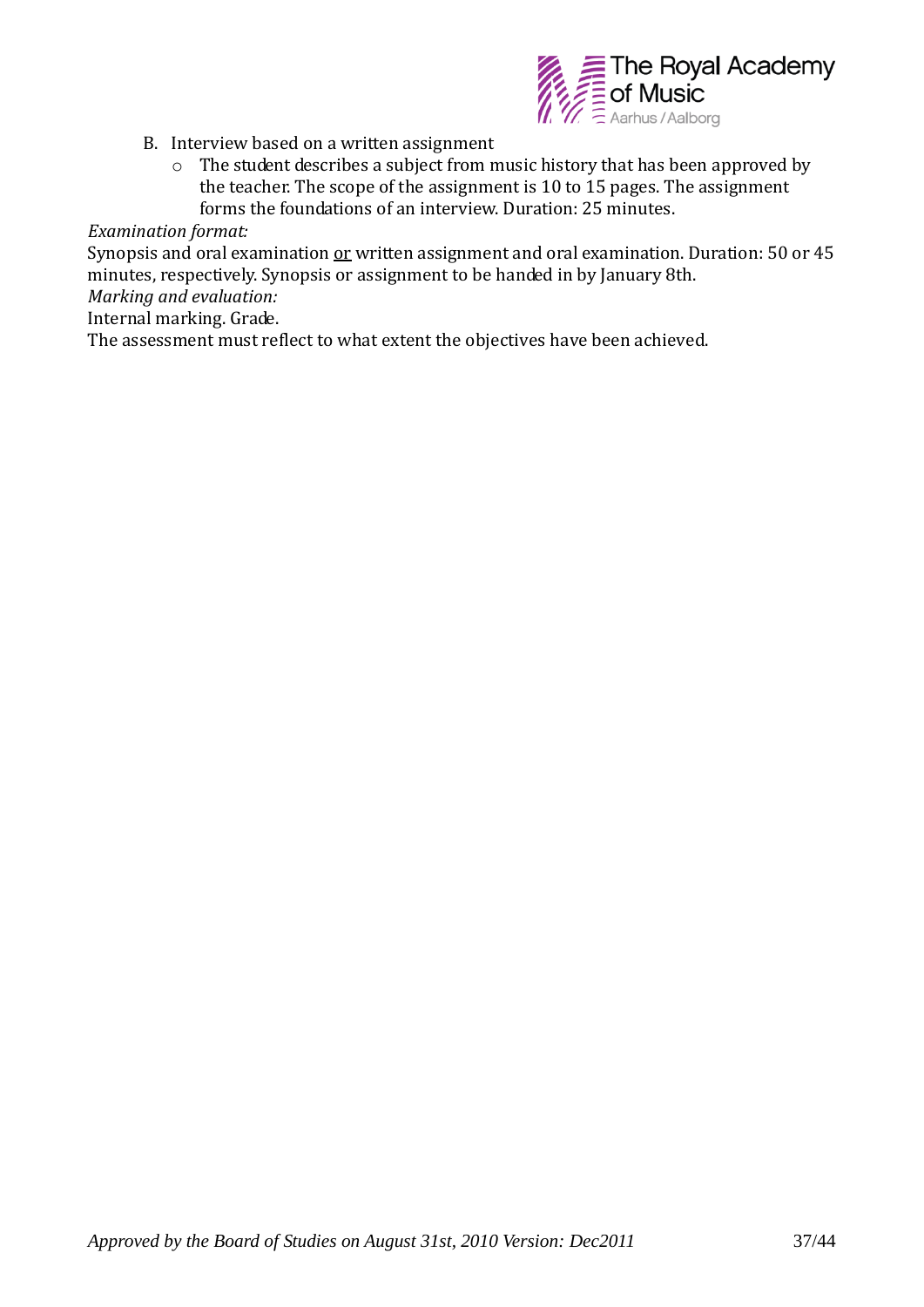

### **2.3.3 Arrangement**

#### **Objectives**

Upon completion of the subject, the student:

- Possesses elementary knowledge of arranging for rhythmic music instruments.
- Possesses elementary skills in arranging for different contexts and instrumentations.
- Possesses knowledge of relevant literature and other sources within rhythmic arrangement.
- Can participate in musical interaction and cross-disciplinary cooperation based on his/her arrangement knowledge and skills.
- Is able to identify his/her own learning needs in the arrangement field.

#### **Content**

Arrangement tuition covers arranging for vocals, wind instruments, and rhythm sections. Other instrument sections may also be included. In addition, subjects such as the following may be taken up: Composition, studio production, rearrangement, instrument knowledge, and knowledge of different types of notation practice and arrangement layout. The practical arrangement execution includes considerations of musician skill level, age, etc.

The student hands in 1 or 2 written arrangement assignments per semester, to be graded and approved by the teacher.

1st semester:

Arrangement of tune chosen by the student for the student's choice of instruments in connection with the band leader role.

2nd semester: Arrangement for 3 to 4 vocal parts (or more) and arrangement for 3 to 4 wind parts (or more).

3rd semester: Arrangement of tune chosen by the student for use during folk high school training.

4th semester:

Arrangement of 1 or 2 tunes for use during the training examination.

#### **Tuition and work formats**

Class tuition integrated in the Music Direction classes. In addition, Arrangement tuition builds upon the elementary notation program skills etc. acquired in the IT and Music subject.

#### **Semesters**

2nd to 5th semester.

#### **Scope**

2 ECTS towards the degree.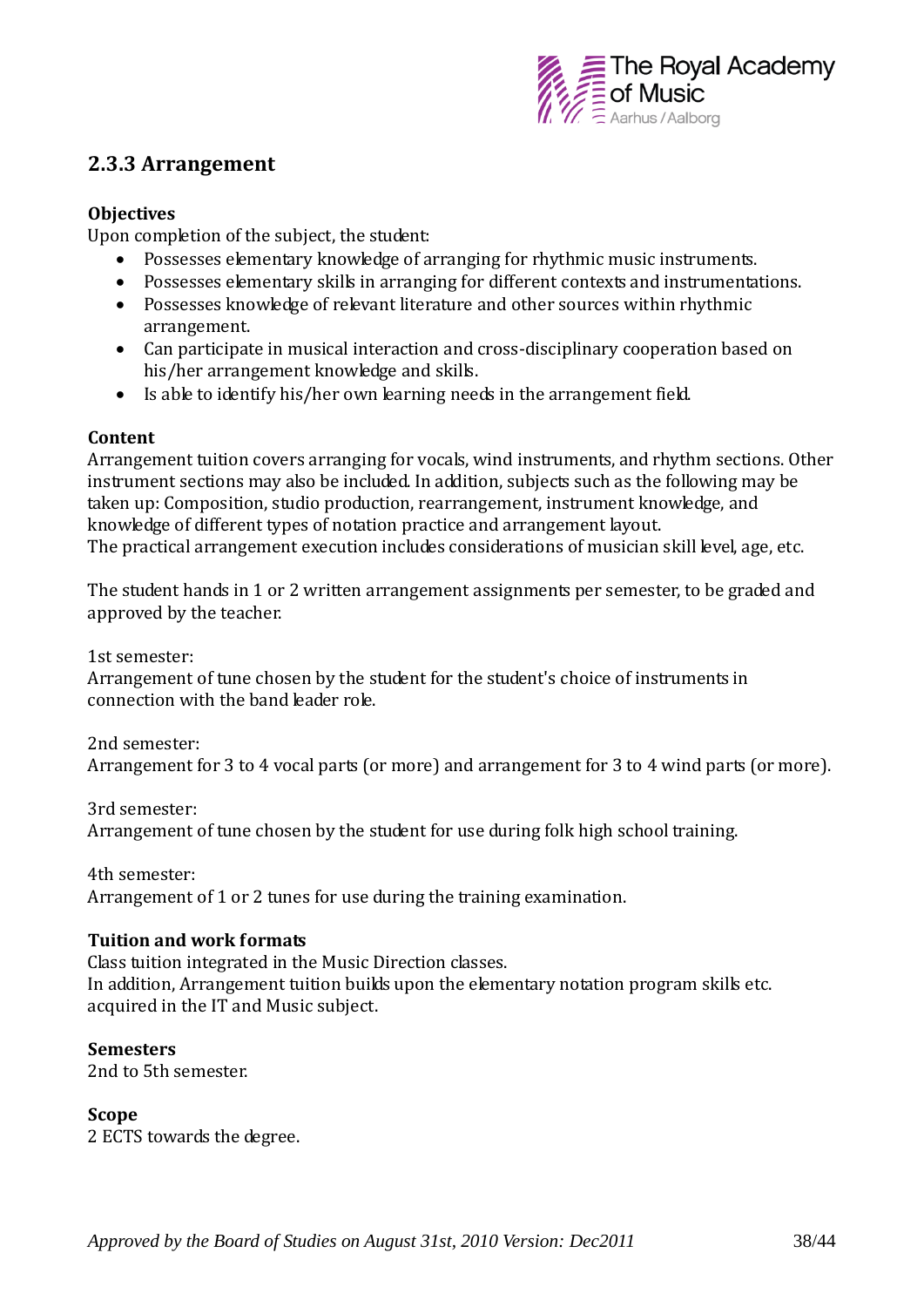

#### **Evaluation and examination regulations**

After the 2nd semester: Refer to *Music Direction*

#### After the 5th semester: Examination

Examination content and materials:

- 4 individually prepared arrangements. The following types of arrangement must be represented:
	- o Arrangement for rhythm section with vocals. Level and age to be chosen by the student.
	- o Arrangement for small wind section, at least 3 voices in C and transposed, possibly with a rhythm section and vocals.

o Arrangement for vocals (at least 3 voices), possibly with a rhythm section. The arrangement types must be present in written form (from a notation program). Additionally, other types of arrangements may be included, e.g. sound production with no sheet music. They may not, however, consist solely of live recordings. It must be clear what the student has contributed.

The collection must include sound examples of the written arrangements and notation files, if possible.

All arrangements are to be accompanied by explanatory comments about target audience, suggestions for learning, and other relevant information (1/2 to 1 page per arrangement). *Examination format:* 

Written assignments. The arrangements are to be handed in by February 1st. Feedback and notification of grade is delivered orally. Duration: 10 minutes.

*Marking and evaluation:*

Internal marking. One overall grade.

The assessment must reflect to what extent the course objectives have been achieved.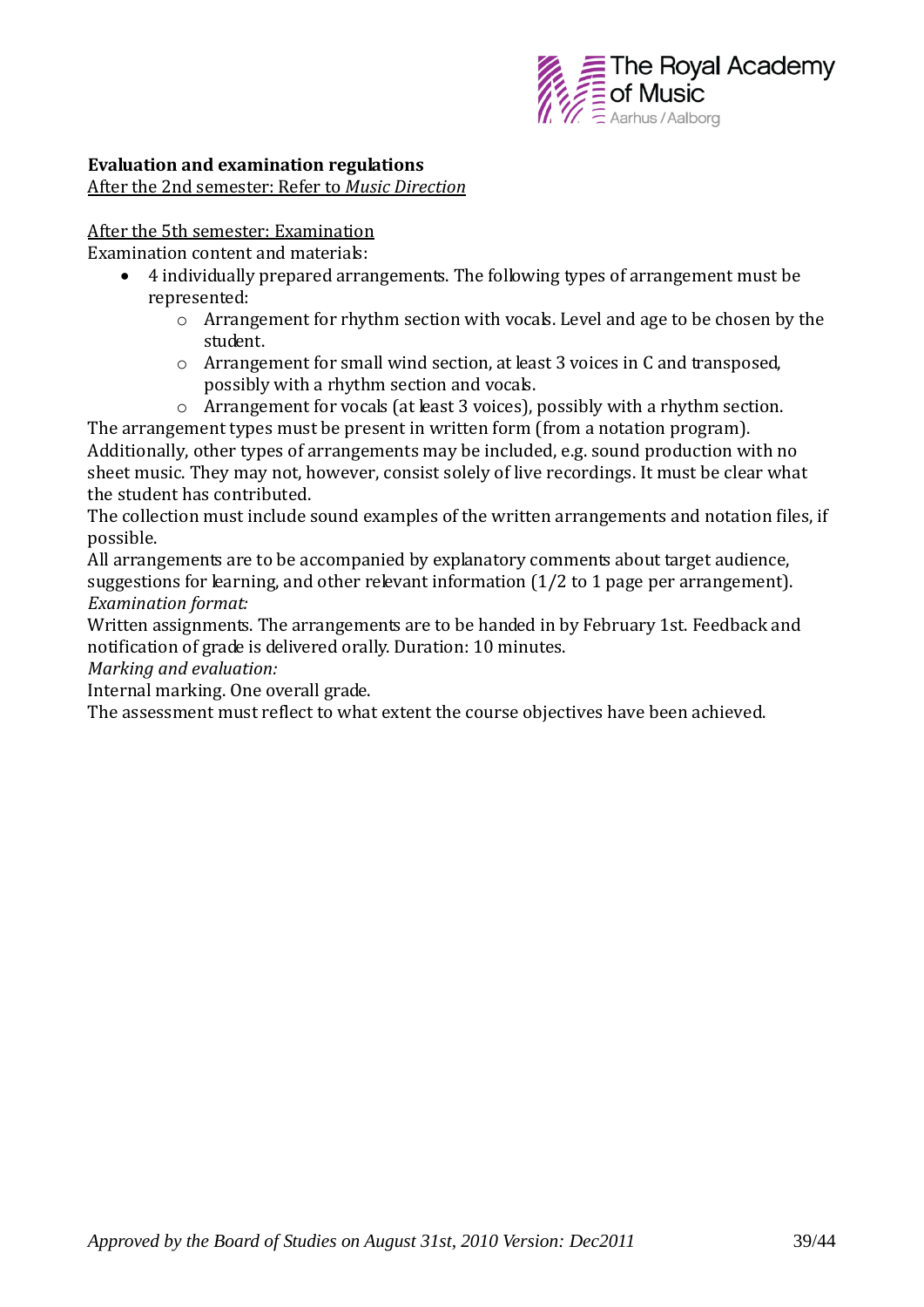

### **2.3.4 IT and Music**

#### **Objectives**

Upon completion of the IT and Music subject, the student:

- Possesses elementary skills using relevant music programs.
- Possesses knowledge of relevant music programs and their functions.
- Has acquired skills using selected notation programs at a level that facilitates tuition in other subjects, e.g. Arrangement and Ear Training.

#### **Content**

- Introduction to file handling and relevant music programs.
- Notation including: Entering notation using recording or the keyboard/mouse, partiture layout, graphical editing, printing, preparation of teaching materials, and sound export.
- Accompaniment programs including: Figuration, styles, arrangement, odd and varying metres, etc.
- Digital sound including: Sound import, cutting, mixing, adding effects, etc.

Tuition takes place in the IT lab. Assignments in the various subjects are handed out regularly, to be graded and approved by the teacher. Students with well-documented special prerequisites may be allowed to do the assignments without class attendance.

#### **Tuition and work formats**

Class tuition, if possible in course form.

#### **Semesters**

1st semester.

#### **Scope**

1 ECTS towards the degree.

#### **Evaluation and examination regulations**

*Marking and evaluation:* 

Certificate. This certifies that the objectives have been achieved at a level at least corresponding to a Pass, and that current attendance rules have been followed.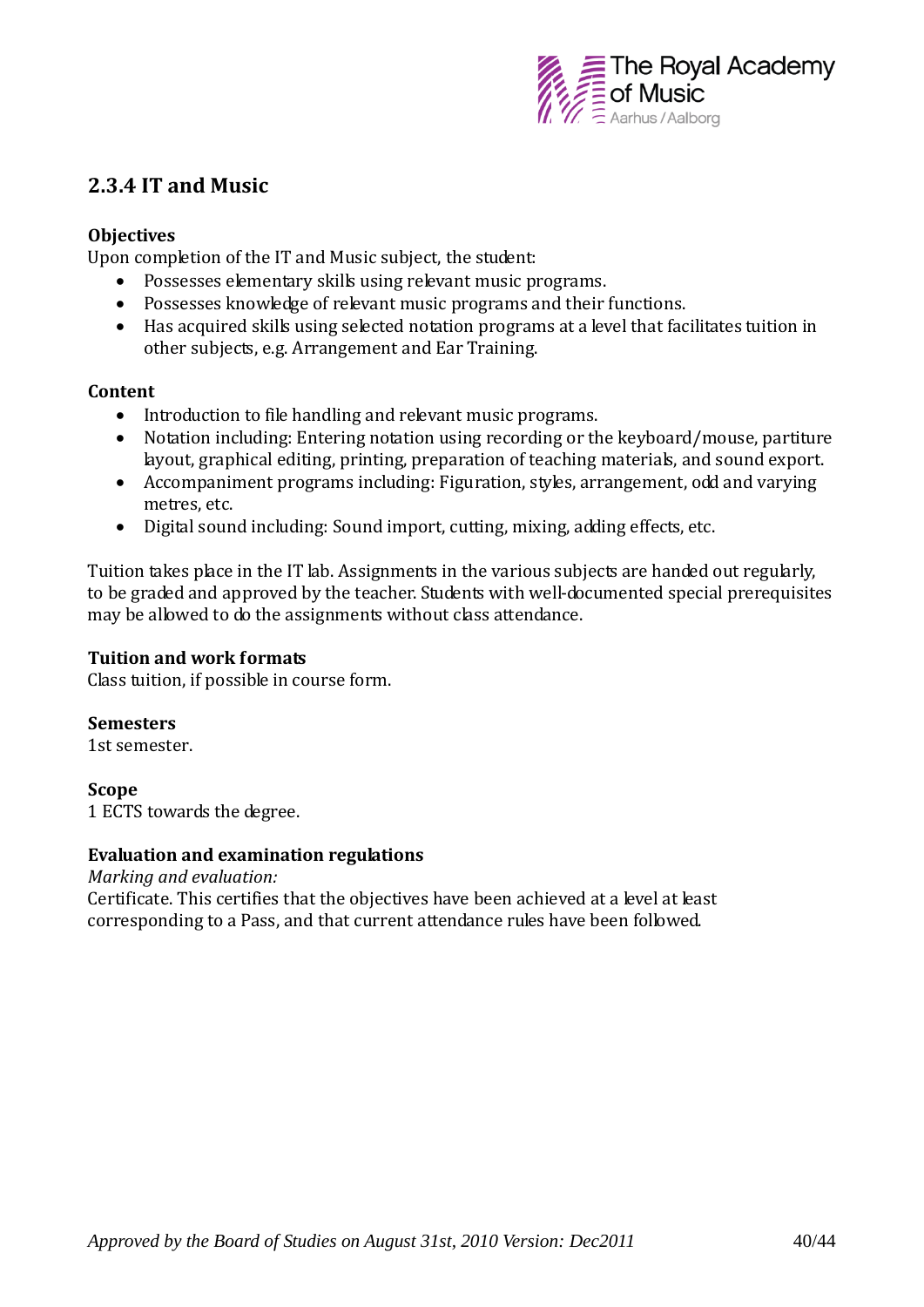

# **2.4 Entrepreneurial Studies**

#### **Objective**

Upon completion of the subject, the student:

- · Possesses elementary knowledge of the music industry and culture in a modern, globalised world.
- · Understands and is able to reflect on common practices and relations between the music industry and various players in the cultural sphere.
- · Is able to create programmes and communicate with a view to employment in music.
- Is able to appraise challenges and issues in relation to his/her own career.
- · Is able to communicate his/her own artistic and pedagogical choices to peers, audiences, and media players.
- · Is able to work in a creative, investigative, and analytical manner in relation to the music industry and culture in a globalised world.
- · Is able to act with integrity in various professional contexts and participate in relevant cross-disciplinary cooperation.

#### **Content**

Tuition on the individual semesters covers various subjects including:

#### 2nd semester: **Personal management**

- Competence assessment
- Self-management
- Learning portfolio
- Study technique
- CV
- Forms of interview

#### 3rd semester: **Environment and communication**

- Networking
- Internal communication, e.g. dialogic communication
- External communication, e.g. press releases, social media, and elevator speeches
- -Planning and executing training courses
- An introduction to international activities

#### 4th semester: **Project management and cooperation**

- Development of ideas
- Project management
- Process facilitation
- Fund raising
- Planning and executing a joint class project
- Target audiences and booking

#### 5th semester: **Project**

- Project management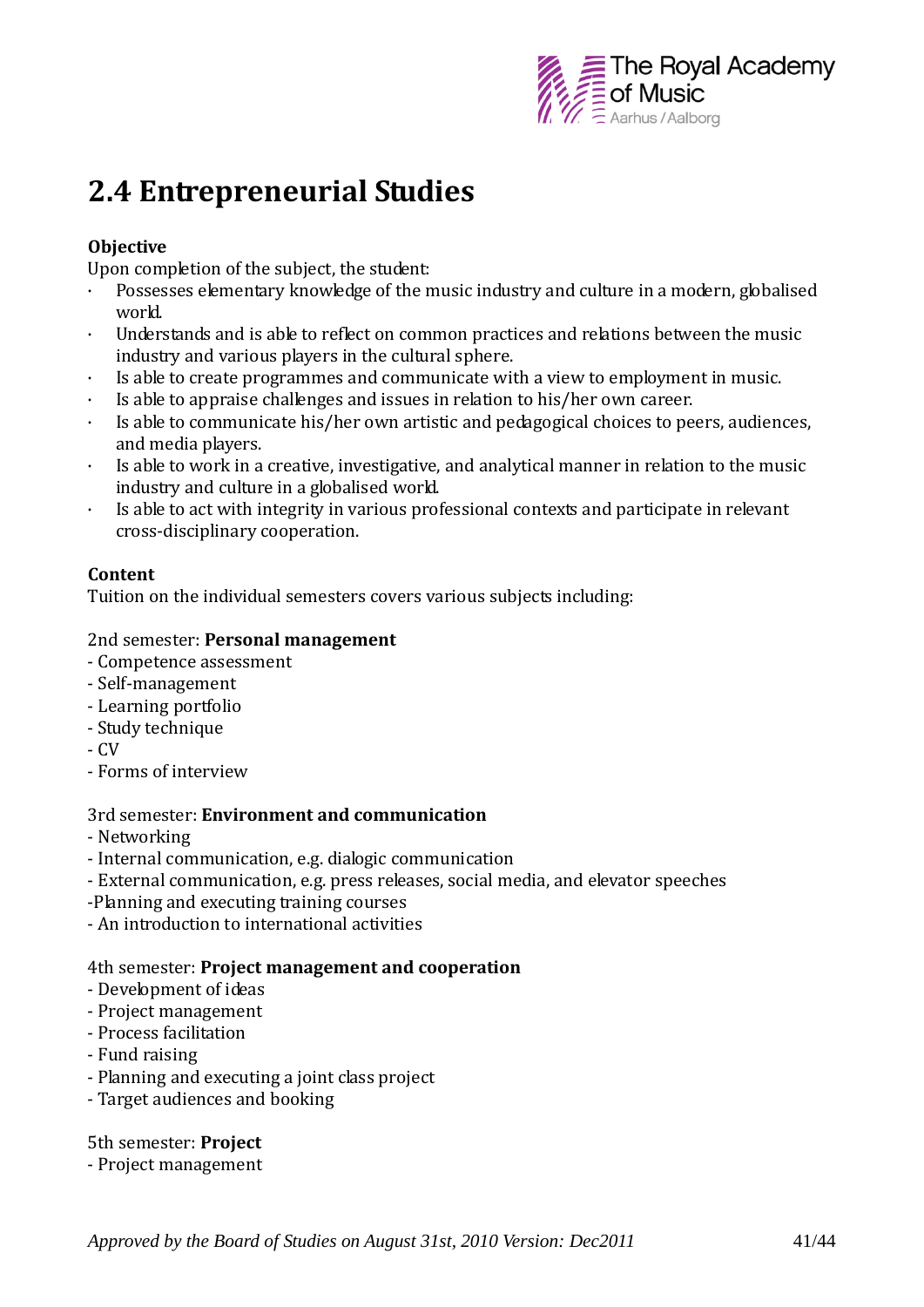

- Career planning
- Communication
- Planning and executing the examination project

#### **Mandatory assignments**

To pass each semester, the student must hand in an online learning portfolio containing the work/assignments completed over the course of the semester. At the start of the tuition course, the teacher announces which online platform is to be used.

The semester can only be passed if the assignments have been handed in and approved by the teacher. All assignments must relate theory and/or method to practice. At least one of the projects over the course of the BMus degree course must be of an international or intercultural kind.

2nd semester: CV creation Reflection assignment on personal management 3rd semester: Training course Training report (in which the student reflects on the importance of networking) 4th semester: Joint project Assignment on project management 5th semester: Completed project with subsequent examination assignment

Scope of written assignments on the 2nd to 4th semester: 2 to 4 pages.

#### **Scope**

12 ECTS towards the degree **Tuition and work formats** Class tuition and seminars. **Semesters** 2nd to 5th semester

#### **Evaluation and examination regulations**

*Examination format:*

Oral examination based on the examination assignment.

Duration: 20 minutes.

Scope of the examination assignment: 5-7 pages or corresponding video material/accessible portfolio content.

The examination assignment is handed in using an online learning portfolio.

As a minimum, the examination assignment must cover 2-3 themes from the core areas of the subject with relevant literature (theory and/or method).

During the oral examination, the student relates theory to his/her own practice and uses this as a starting point for a reflection on his/her professional and personal development.

*Marking and evaluation:*

Internal marking. Evaluation: Grade.

The assessment must reflect to what extent the objectives of the course have been achieved.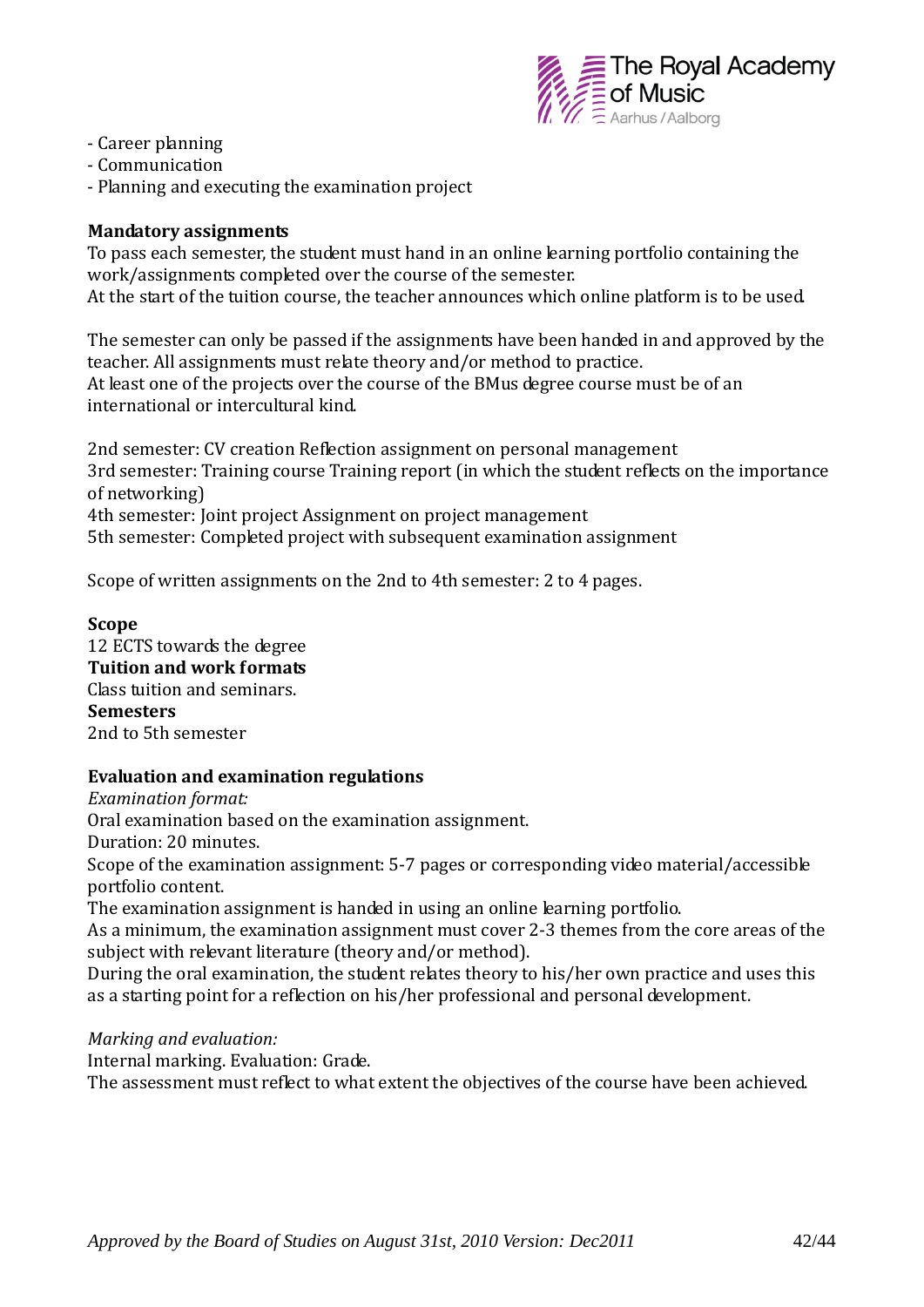

# **2.5 Bachelor project**

#### **Objective**

Upon completion of the bachelor project, the student:

- Possesses elementary knowledge of practice, methods, and theory within the chosen project area.
- Is able to reflect on his/her practice and choice of methods in relation to the project.
- Is able to use relevant methods, tools, and forms of expression in a creative, performative, and/or pedagogical context.
- Is able to identify and acquire project-relevant knowledge unassisted as well as use relevant project-related solution models.
- Is able to communicate project idea and results orally and in writing.
- Is able to work on a project basis in a creative, investigative, and analytical manner.
- Is able to find relevant cooperation partners and act professionally in vocational and/or cross-disciplinary cooperation.
- Is able to set up and adhere to a realistic schedule.

#### **Content**

The bachelor project takes one main area as its starting point but may draw on other, crossdisciplinary approaches.

The student chooses and defines his/her own project. The project must include the following elements:

- a) A creative, performative, and/or pedagogical element.
- b) Communication of the above.
- c) A written reflection. Scope: Max. 20 pages excluding annexes.

Item a) may be in the form of a composition, concert, performance, installation, CD recording, or tuition course.

Item b) may be in the form of a lecture at the final exam which further puts into perspective the materials covered in items a) and c), or it may be a home page/portfolio created unassisted.

#### **Tuition and work formats**

Guidance in individual project work as well as study group work.

- By the middle of the 4th semester, a description of the intended bachelor project must be submitted by the student for approval by the project coordinator.
- No later than three weeks hereafter, the student receives the approved preliminary project description from the project coordinator.
- During 5th semester, project descriptions and work plans are presented in study groups (max. 8 members). The groups are created by the project coordinator and convene at least three times during the 5th semester.